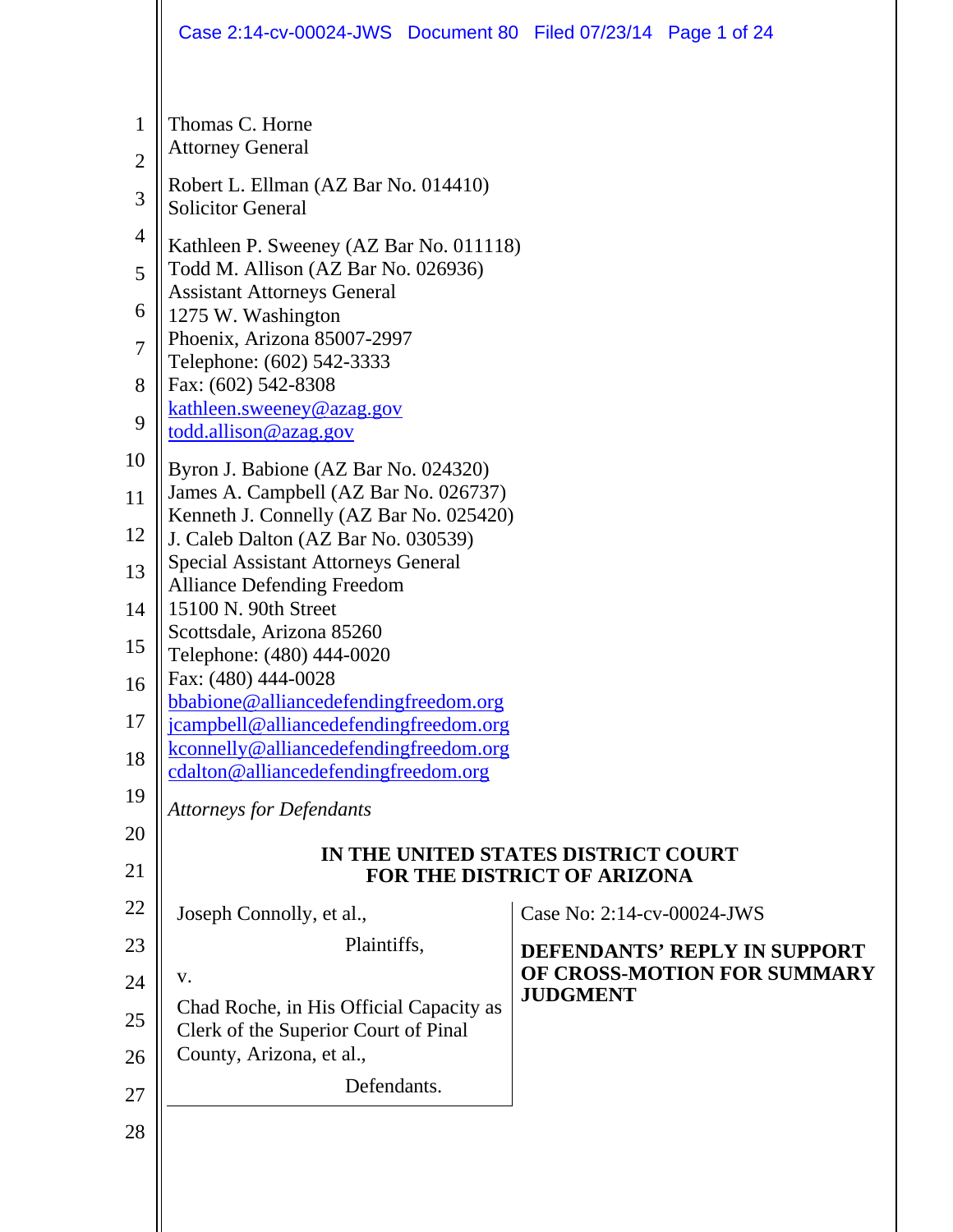# Case 2:14-cv-00024-JWS Document 80 Filed 07/23/14 Page 2 of 24

| $\mathbf{1}$   | <b>Table of Contents</b>                                                |           |    |                                                                                                                                                                       |
|----------------|-------------------------------------------------------------------------|-----------|----|-----------------------------------------------------------------------------------------------------------------------------------------------------------------------|
| $\overline{2}$ |                                                                         |           |    |                                                                                                                                                                       |
| 3              |                                                                         |           |    |                                                                                                                                                                       |
| $\overline{4}$ |                                                                         |           |    |                                                                                                                                                                       |
| 5              | I.                                                                      |           |    |                                                                                                                                                                       |
| 6<br>7         | Π.<br>The Fourteenth Amendment Does Not Forbid Arizona from Maintaining |           |    |                                                                                                                                                                       |
| 8              |                                                                         | A.        |    |                                                                                                                                                                       |
| 9              |                                                                         |           | 1. |                                                                                                                                                                       |
| 10<br>11       |                                                                         |           | 2. | Plaintiffs' Claims Do Not Implicate the Fundamental Right                                                                                                             |
| 12<br>13       |                                                                         | <b>B.</b> |    | The Man-Woman Marriage Definition Satisfies Constitutional                                                                                                            |
| 14<br>15       |                                                                         |           | 1. | Plaintiffs' Attempts to Defame the Purposes for Arizona's                                                                                                             |
| 16<br>17<br>18 |                                                                         |           | 2. | Arizona's Man-Woman Marriage Definition Substantially<br>Furthers the State's Compelling Interest in Connecting<br>Children to Both Their Biological Mother and Their |
| 19<br>20       |                                                                         |           | 3. | Arizona's Man-Woman Marriage Definition Avoids the<br>Long-Term Adverse Consequences that the State Could<br>Logically Project Would Accompany the Redefinition of    |
| 21             |                                                                         |           |    |                                                                                                                                                                       |
| 22             |                                                                         |           | 4. | The Challenged Marriage Laws Protect the People's Right to                                                                                                            |
| 23             |                                                                         |           |    |                                                                                                                                                                       |
| 24             | Ш.                                                                      |           |    | Plaintiffs Lack Standing to Raise Their Claim that Arizona Must<br>Recognize the Marriage Licenses that Other States Have Issued to Them 14                           |
| 25<br>26       | IV.                                                                     |           |    | If the Court Grants Plaintiffs' Motion and Enjoins the State's Man-Woman<br>Marriage Definition, the Court Should Stay Its Ruling Pending Appeal 16                   |
|                |                                                                         |           |    |                                                                                                                                                                       |
| 27<br>28       |                                                                         |           |    |                                                                                                                                                                       |
|                |                                                                         |           |    |                                                                                                                                                                       |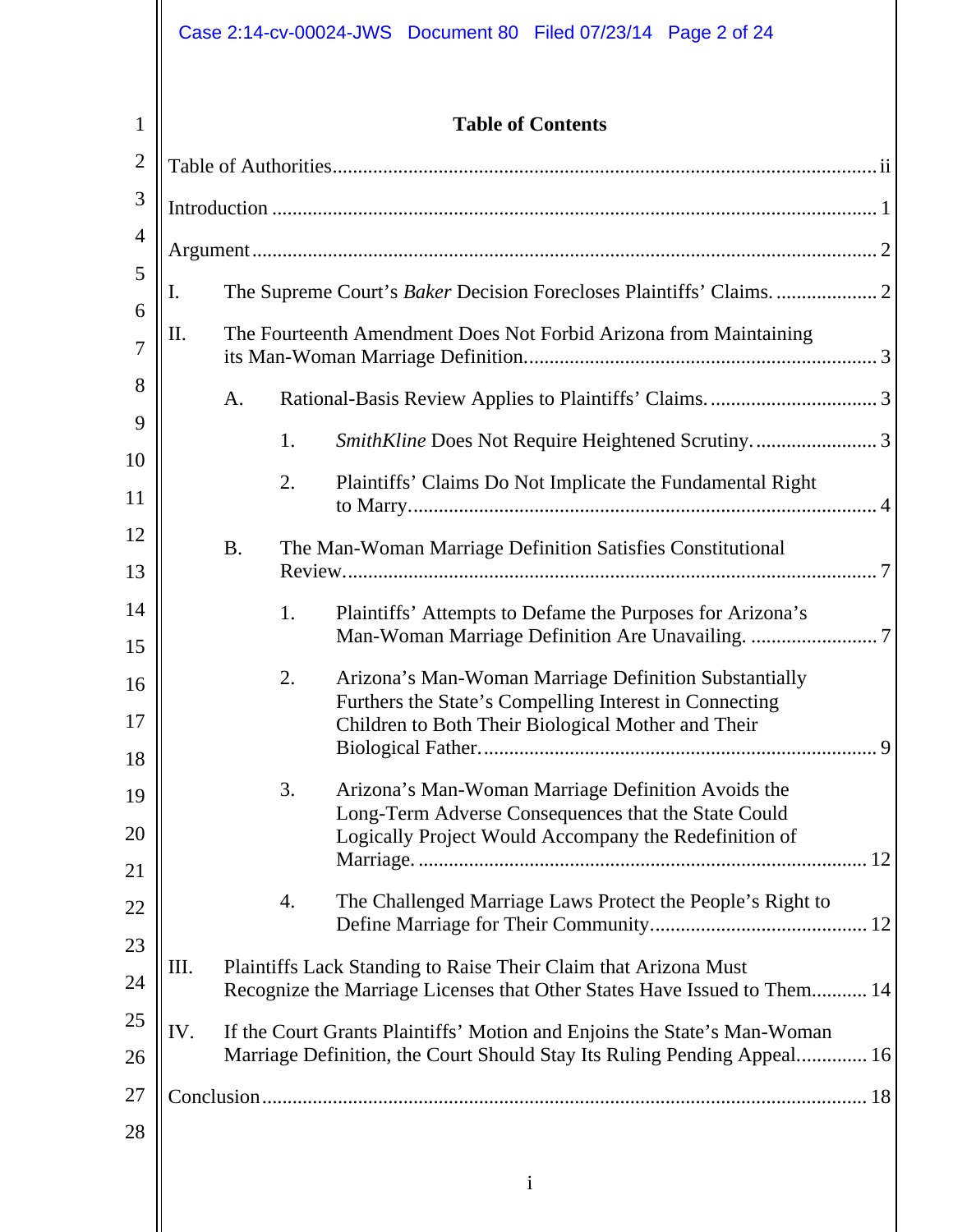|                | Case 2:14-cv-00024-JWS  Document 80  Filed 07/23/14  Page 3 of 24  |
|----------------|--------------------------------------------------------------------|
|                |                                                                    |
| 1              | <b>Table of Authorities</b>                                        |
| $\overline{2}$ | <b>Cases:</b>                                                      |
| 3              | Baker v. Nelson,                                                   |
| 4              | Bishop v. Smith,                                                   |
| 5              |                                                                    |
| 6              | Board of Trustees of University of Alabama v. Garrett,             |
| 7              |                                                                    |
| 8              | Bronson v. Swensen,                                                |
| 9              |                                                                    |
| 10             | Coalition for Economic Equity v. Wilson,                           |
| 11             | DaimlerChrysler Corp. v. Cuno,                                     |
| 12             |                                                                    |
| 13             | District Attorney's Office for Third Judicial District v. Osborne, |
| 14             |                                                                    |
| 15             | Foucha v. Louisiana,                                               |
| 16             | Herbert v. Kitchen,                                                |
| 17             |                                                                    |
| 18             | Hertzberg v. Dignity Partners, Inc.,                               |
| 19             |                                                                    |
| 20             | Jett v. City of Tucson,                                            |
| 21             |                                                                    |
| 22             | Johnson v. Robison,                                                |
| 23             |                                                                    |
| 24             | Kitchen v. Herbert,                                                |
| 25             | Loving v. Virginia,                                                |
| 26             |                                                                    |
| 27             | Lujan v. Defenders of Wildlife,                                    |
| 28             |                                                                    |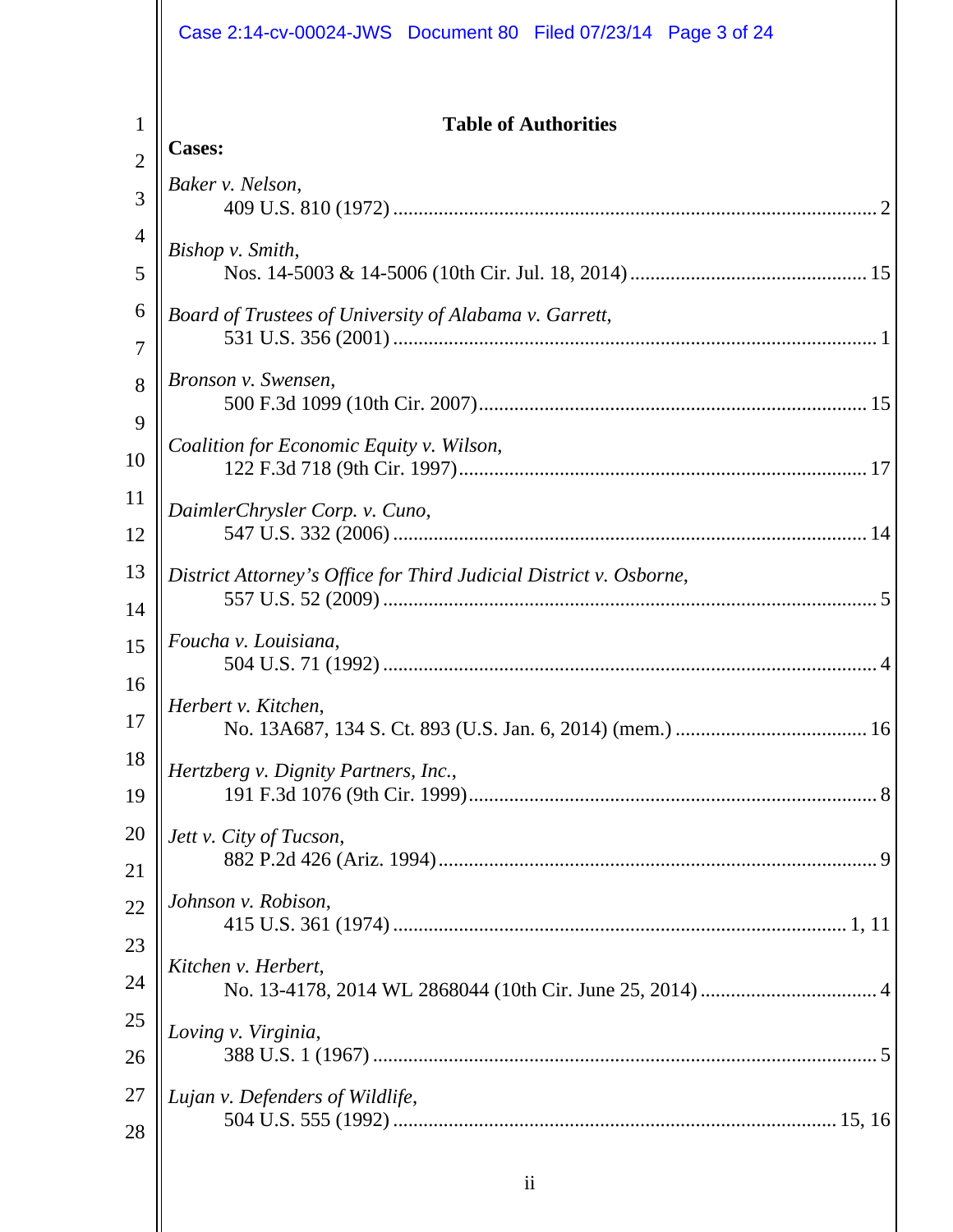|                | Case 2:14-cv-00024-JWS  Document 80  Filed 07/23/14  Page 4 of 24                             |
|----------------|-----------------------------------------------------------------------------------------------|
| 1              | Metro Broadcasting, Inc. v. FCC,                                                              |
| $\overline{2}$ |                                                                                               |
| 3              | Michael M. v. Superior Court,                                                                 |
| 4              | Nguyen v. INS,                                                                                |
| 5              |                                                                                               |
| 6              | Price-Cornelison v. Brooks,                                                                   |
| 7              |                                                                                               |
| 8              | Reynolds v. United States,                                                                    |
| 9              |                                                                                               |
| 10             | Rodriguez de Quijas v. Shearson/American Express, Inc.,                                       |
| 11             | Rostker v. Goldberg,                                                                          |
| 12             |                                                                                               |
| 13             | Schuette v. BAMN,                                                                             |
| 14             |                                                                                               |
| 15             | Standhardt v. Superior Court,                                                                 |
| 16             |                                                                                               |
| 17             | Tully v. Griffin, Inc.,                                                                       |
| 18             | Turner v. Safley,                                                                             |
| 19             |                                                                                               |
| 20             | United States v. O'Brien,                                                                     |
| 21             |                                                                                               |
| 22             | United States v. Windsor,                                                                     |
| 23             |                                                                                               |
| 24             | Valley Forge Christian College v. Americans United for Separation of Church &<br>State, Inc., |
| 25             |                                                                                               |
| 26             | Washington v. Glucksberg,                                                                     |
| 27             |                                                                                               |
| 28             | Wright v. Lane County District Court,                                                         |
|                | iii                                                                                           |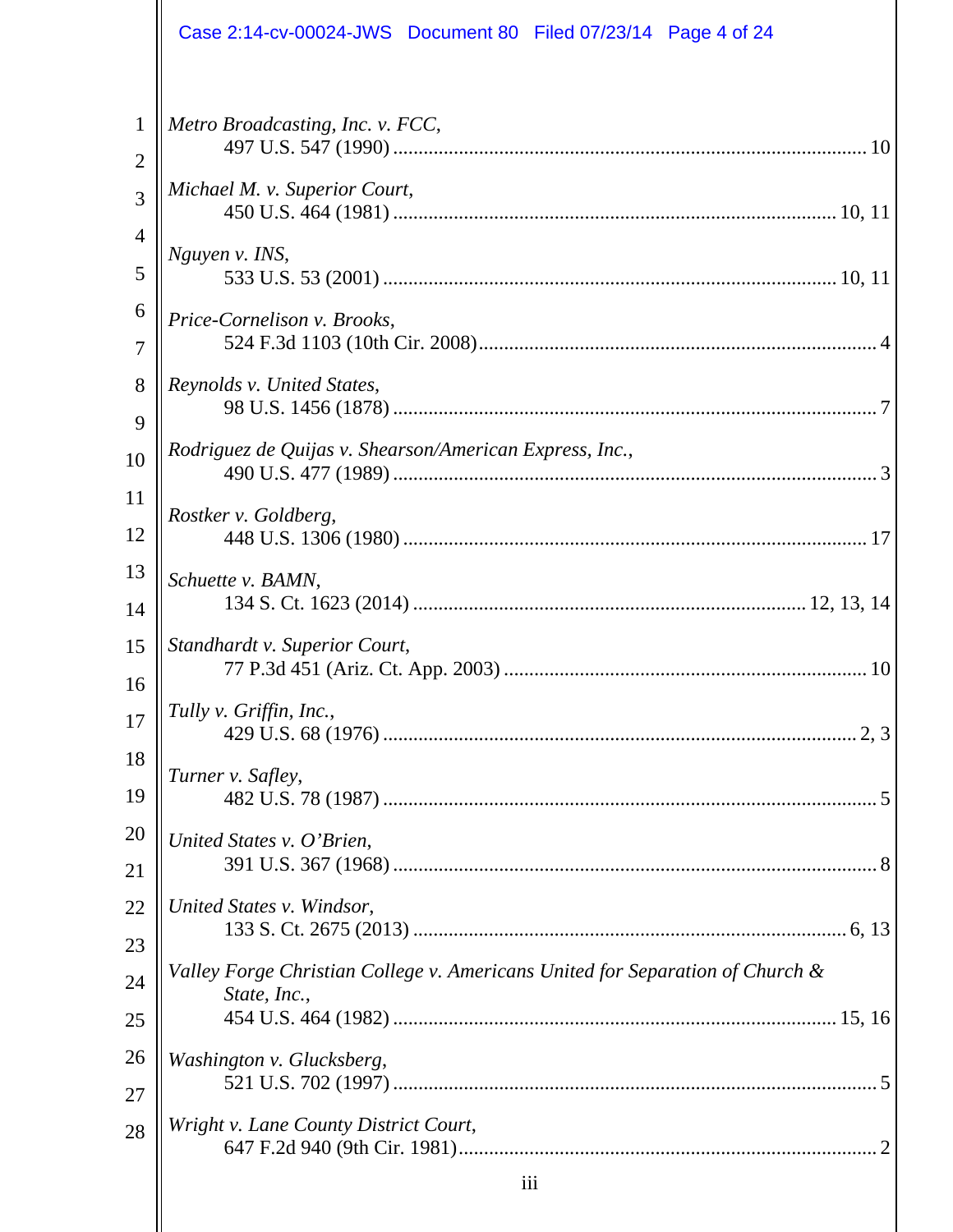|                                | Case 2:14-cv-00024-JWS Document 80 Filed 07/23/14 Page 5 of 24                 |
|--------------------------------|--------------------------------------------------------------------------------|
| $\mathbf{1}$<br>$\mathfrak{2}$ | Zablocki v. Redhail,                                                           |
| 3                              | <b>Other Authorities:</b>                                                      |
| $\overline{4}$                 | Order, Latta v. Otter, No. 14-35420 (9th Cir. May 20, 2014), available at      |
| 5                              | http://cdn.ca9.uscourts.gov/datastore/general/2014/05/20/14-35420a.pdf  16, 17 |
| 6                              |                                                                                |
| 7                              |                                                                                |
| 8                              |                                                                                |
| 9                              |                                                                                |
| 10                             |                                                                                |
| 11                             |                                                                                |
| 12                             |                                                                                |
| 13                             |                                                                                |
| 14                             |                                                                                |
| 15                             |                                                                                |
| 16                             |                                                                                |
| $17\,$                         |                                                                                |
| 18                             |                                                                                |
| 19<br>20                       |                                                                                |
| 21                             |                                                                                |
| 22                             |                                                                                |
| 23                             |                                                                                |
| 24                             |                                                                                |
| 25                             |                                                                                |
| 26                             |                                                                                |
| $27\,$                         |                                                                                |
| 28                             |                                                                                |
|                                | $\ensuremath{\text{i}}\ensuremath{\text{v}}$                                   |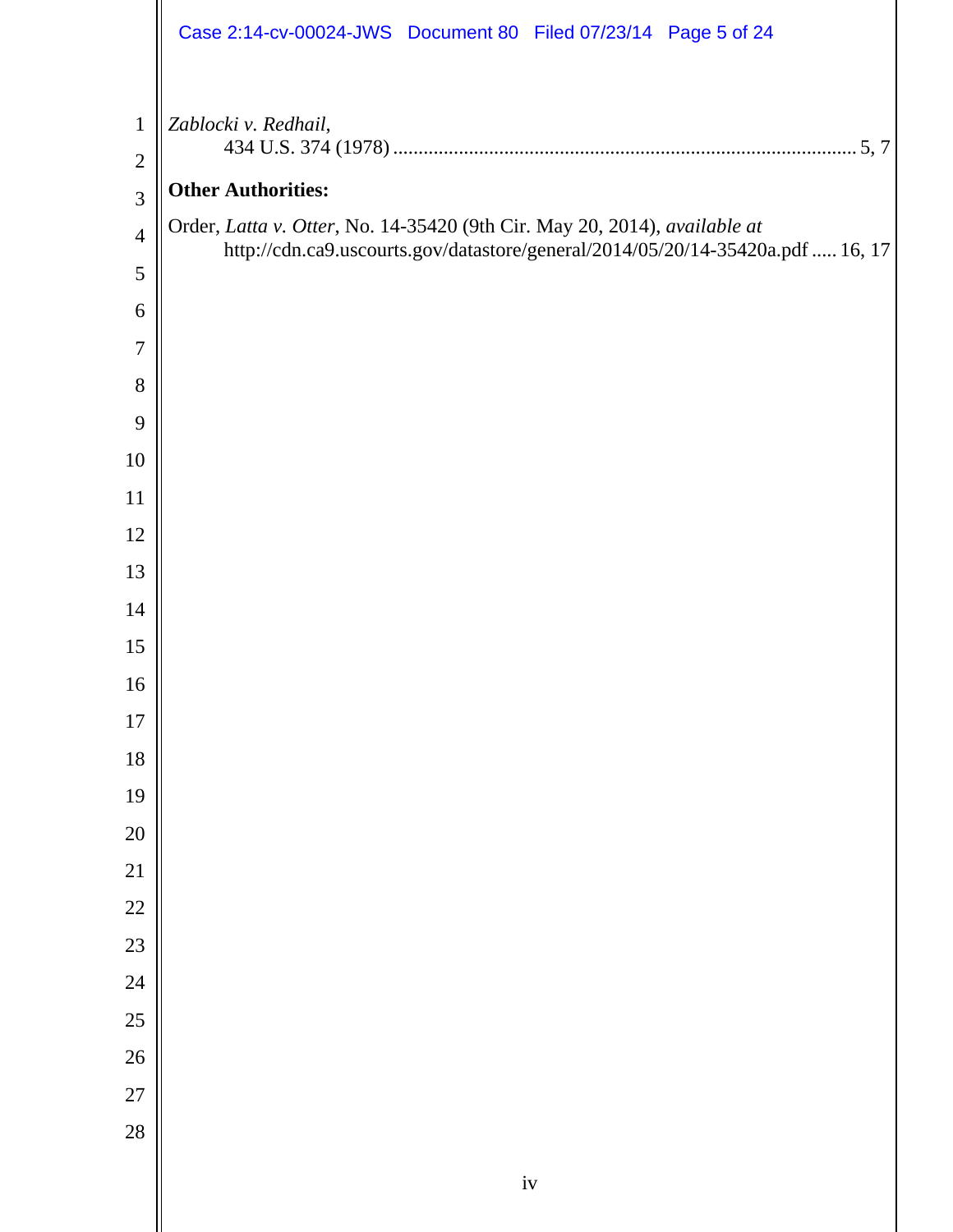1

#### **Introduction**

2 3 4 5 Plaintiffs do not seek the freedom to pledge "vows to their . . . partner." Pls. Resp. at 1. They are already free to enter whatever private relationship they choose and to publicly pledge their commitment to whomever they choose. What Plaintiffs seek is a state-recognized marriage.

6 7 8  $\mathbf Q$ 10 11 12 Yet in insisting that the State recognize their relationships as marriages, Plaintiffs fail to acknowledge the *State's interest* in regulating marriage. Plaintiffs focus instead on *their interest* in "lov[ing] the person of their choosing." *Id.* at 4. But the State has no interest in whom its citizens choose to love. Rather, the State regulates marriage for the primary purpose of channeling potentially procreative sexual relationships into enduring unions for the sake of joining children to both their mother and their father. DSOF ¶¶ 1- 4. But Plaintiffs' relationships do not advance that compelling state interest.

13 14 15 16 17 18 19 20 21 22 No constitutional principle requires Arizona to recognize relationships that do not implicate its overriding interest in marriage. "[W]here a group possesses distinguishing characteristics relevant to interests the State has the authority to implement, a State's decision to act on the basis of those differences does not give rise to a constitutional violation." *Bd. of Trs. of Univ. of Ala. v. Garrett*, 531 U.S. 356, 366-67 (2001). Put differently, the Fourteenth Amendment does not require the State to treat two groups the same when "the inclusion of one group promotes a legitimate governmental purpose, and the addition of [the] other group[] would not." *Johnson v. Robison*, 415 U.S. 361, 383 (1974). The Constitution, therefore, does not mandate that the State redefine marriage to include same-sex couples.

23 24 25 26 27 28 Throughout their arguments, Plaintiffs gloss over the important public-policy determinations inherent in the State's regulation of marriage and its definition. These questions require a balancing of factors, competing interests, and sensitive policy considerations, all of which impact a bedrock social institution of undeniable real-world importance. For the rational and compelling reasons that Defendants have identified, Arizonans have determined that man-woman marriage best serves their community. A

1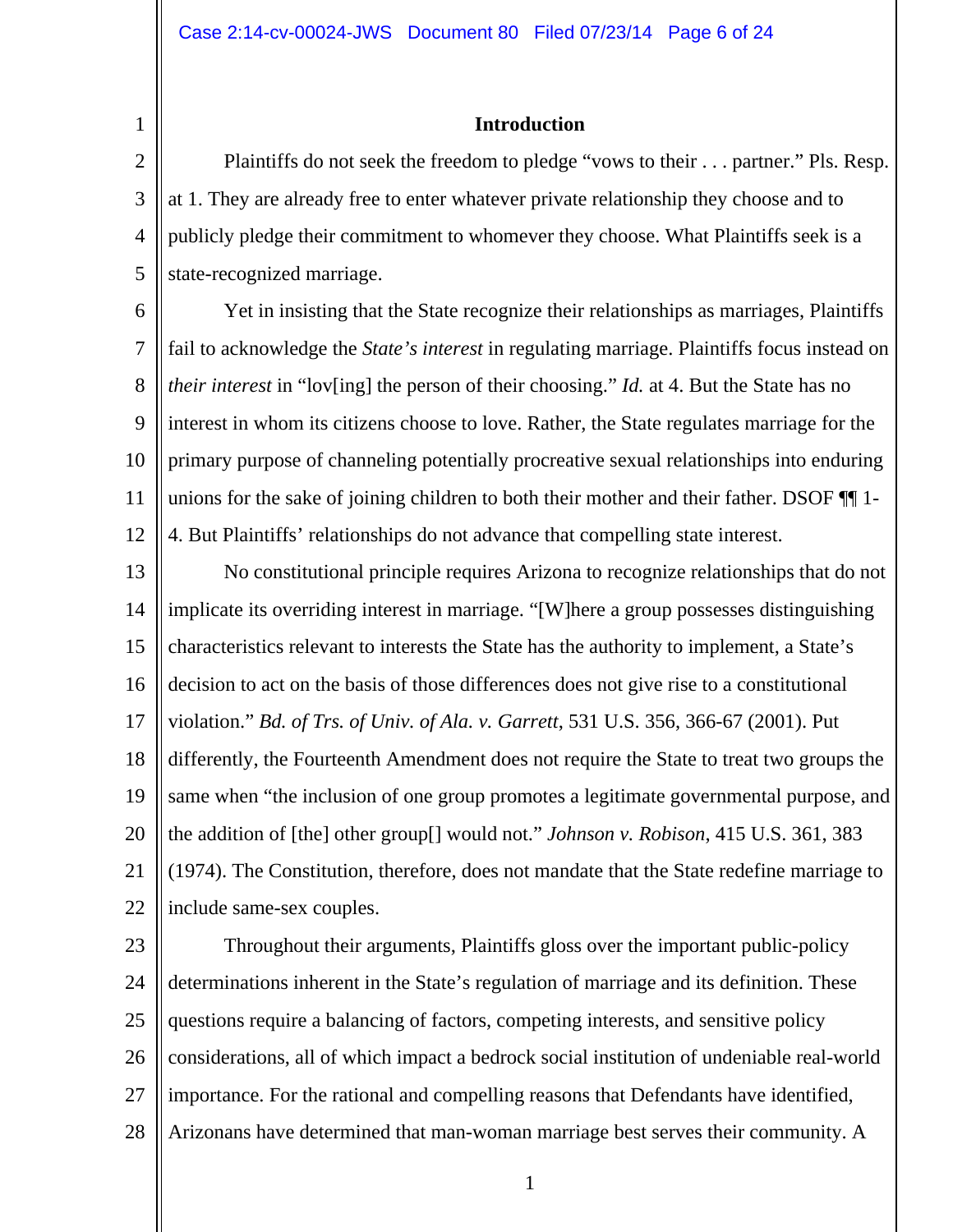1 2 3 4 5 6 7 8 day may come when they see it differently—or perhaps it may not. But it is certain that a ruling dismissing Plaintiffs' claims would preserve that freedom to decide for the People. In contrast, a decision striking down Arizona's man-woman marriage definition would permanently install a genderless-marriage institution. In that world, the People could *never* recapture the man-woman marriage institution, regardless of what society's best interests might dictate. This Court should decline to bring about that result and should instead leave these foundational domestic-relations questions where they belong—with the People.

#### **Argument**

10

 $\mathbf Q$ 

**I. The Supreme Court's** *Baker* **Decision Forecloses Plaintiffs' Claims.** 

11 12 13 14 15 In *Baker v. Nelson*, 409 U.S. 810 (1972), the Supreme Court decided the precise legal claims presented here: that neither the Due Process Clause nor the Equal Protection Clause bars States from maintaining marriage as a man-woman union. *See* Defs. Mem. at 2. This decision remains "a controlling precedent, unless and until re-examined by [the Supreme] Court." *Tully v. Griffin, Inc.*, 429 U.S. 68, 74 (1976).

16 17 18 19 20 21 22 23 24 25 26 Plaintiffs attempt to distinguish this binding precedent by arguing that different facts are presented here because the Arizona Constitution explicitly defines marriage as a man-woman union while the statutes at issue in *Baker* implicitly defined marriage that way. Pls. Resp. at 3. But nothing suggests that the constitutional question decided by *Baker*—that the Fourteenth Amendment does not forbid a State from maintaining manwoman marriage—depended on whether the statute explicitly or implicitly defined marriage as the union of man and woman. Moreover, the "precedential value of a dismissal for want of a substantial federal question extends beyond the facts of the particular case to all similar cases." *Wright v. Lane Cnty. Dist. Ct.*, 647 F.2d 940, 941 (9th Cir. 1981) (per curiam). Because *Baker* is undoubtedly "similar" to this case, its "precedential value . . . extends" here. *Id.*

27 28 Plaintiffs also argue that "doctrinal developments" have undermined *Baker*'s controlling force. Pls. Resp. at 3-4. But Defendants have already explained that "[i]f a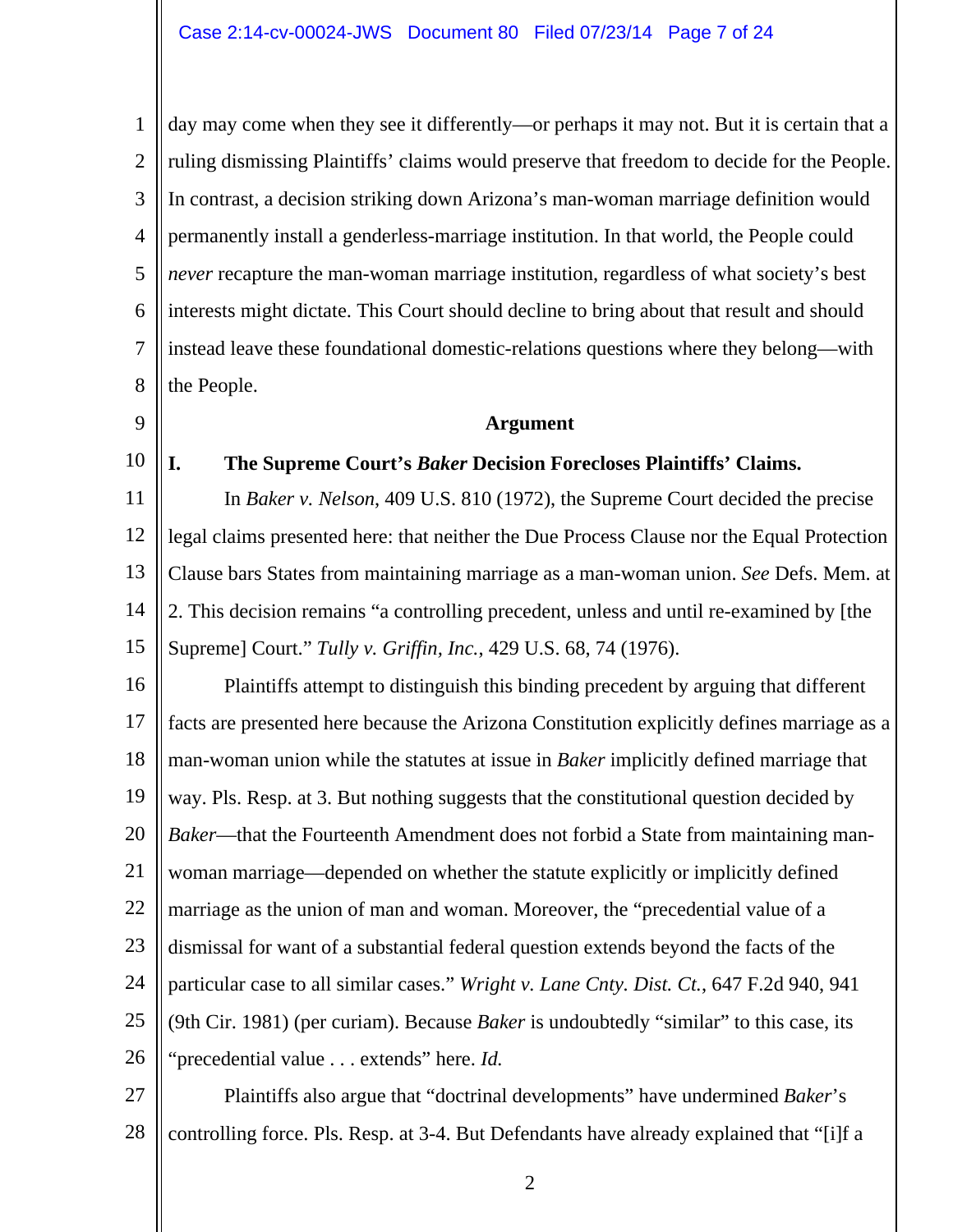| $\mathbf{1}$               | precedent of [the Supreme] Court has direct application in a case, yet appears to rest on   |  |  |
|----------------------------|---------------------------------------------------------------------------------------------|--|--|
| $\overline{2}$             | reasons rejected in some other line of decisions, the [lower court] should follow the case  |  |  |
| 3                          | which directly controls, leaving to [the Supreme] Court the prerogative of overruling its   |  |  |
| $\overline{4}$             | own decisions." Rodriguez de Quijas v. Shearson/Am. Express, Inc., 490 U.S. 477, 484        |  |  |
| 5                          | (1989). This principle applies equally to Supreme Court summary dispositions, which         |  |  |
| 6                          | remain "controlling precedent, unless and until re-examined by [the Supreme] Court."        |  |  |
| 7                          | Tully, 429 U.S. at 74. Plaintiffs do not even attempt to address this point. Additionally,  |  |  |
| 8                          | not one of the doctrinal developments that Plaintiffs advance overrules Baker's decision    |  |  |
| 9                          | on the merits. See Defs. Mem. at 3. Baker thus binds this Court.                            |  |  |
| 10                         | II.<br>The Fourteenth Amendment Does Not Forbid Arizona from Maintaining its                |  |  |
| 11                         | <b>Man-Woman Marriage Definition.</b>                                                       |  |  |
| 12                         | Separate and apart from <i>Baker</i> 's binding force, Plaintiffs' claims lack merit        |  |  |
| 13                         | because the Fourteenth Amendment does not forbid Arizona's man-woman marriage               |  |  |
| 14                         | definition.                                                                                 |  |  |
|                            |                                                                                             |  |  |
| 15                         | Rational-Basis Review Applies to Plaintiffs' Claims.<br>A.                                  |  |  |
| 16                         | 1.<br><b>SmithKline Does Not Require Heightened Scrutiny.</b>                               |  |  |
| 17                         | Defendants have articulated four reasons why SmithKline's heightened scrutiny               |  |  |
| 18                         | standard does not apply here. See Defs. Mem. at 4-5. Plaintiffs have failed to respond to   |  |  |
| 19                         | any of those reasons. See Pls. Resp. at 5-6. Instead, Plaintiffs take on two strawmen that  |  |  |
|                            | scarcely resemble the arguments that Defendants presented.                                  |  |  |
|                            | Plaintiffs first contend that history and tradition cannot "immunize" a law from            |  |  |
|                            | "heightened review." <i>Id.</i> at 5. But this mischaracterizes Defendants' argument.       |  |  |
|                            | Defendants explained that the action challenged in <i>SmithKline</i> involved "intentional" |  |  |
| 20<br>21<br>22<br>23<br>24 | discrimination" against gays and lesbians, whereas Arizona's man-woman marriage             |  |  |
| 25                         | definition (which has been the law for more than a century) does not. Defs. Mem. at 4.      |  |  |
| 26                         | Indeed, Plaintiffs have not presented a "shred of evidence suggest[ing] that Arizonans      |  |  |
| 27                         | recognized man-woman marriage more than a hundred years ago for the purpose of              |  |  |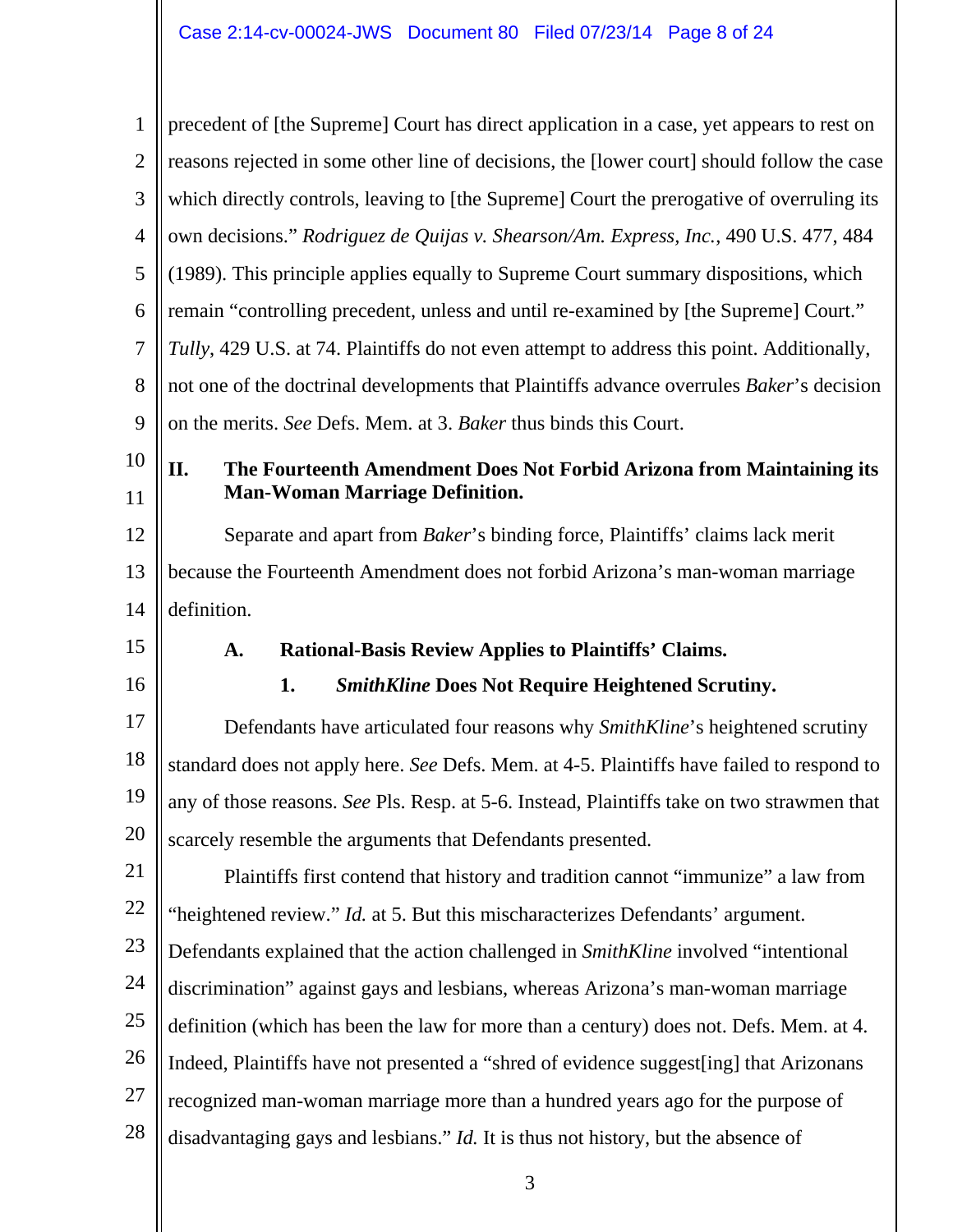1 2 3 4 5 6 7 8  $\mathbf Q$ 10 11 12 13 14 15 16 17 18 19 20 21 22 23 24 intentional discrimination surrounding the origins of Arizona's man-woman marriage definition that immunizes the challenged marriage definition from heightened review. Plaintiffs next assert that Arizona's marriage definition "cannot be saved because [it] also prohibit[s] bigamous and polygamous marriages." Pls. Resp. at 6. Again, this distorts Defendants' position. Defendants contend that while *SmithKline* requires heightened scrutiny when state action discriminates based on sexual orientation, "Arizona's man-woman definition of marriage does not." Defs. Mem. at 4. "That definition distinguishes between man-woman couples and all other relationships." *Id.* "It does not explicitly classify individuals based on their sexual orientation." *Id.* Thus, rational-basis review applies not "because [Arizona] also prohibit[s] bigamous and polygamous marriages," but because its man-woman marriage definition does not, as *SmithKline* requires, discriminate based on sexual orientation.<sup>1</sup> **2. Plaintiffs' Claims Do Not Implicate the Fundamental Right to Marry.**  Defendants have established that Plaintiffs' claims do not implicate the fundamental right to marry. *See* Defs. Mem. at 7-9. In response, Plaintiffs claim that the fundamental right to marry is not the right to enter the relationship of husband and wife, but the "right . . . to marry the partner of one's choosing." Pls. Resp. at 8 (omitting capitalization). Yet "[w]hatever the exact scope of [a] fundamental right . . . , it certainly cannot be defined at [an] exceedingly great level of generality" as Plaintiffs have done. *Foucha v. Louisiana*, 504 U.S. 71, 117-18 (1992) (Thomas, J., dissenting). Instead, it must be defined consistent with what history has shown its objective meaning and contours to be—as the right to enter the relationship of husband and wife.

<sup>25</sup> 26 27 <sup>1</sup> Plaintiffs mistakenly assert that the Tenth Circuit recently held that strict scrutiny applies to "sexual orientation classifications." Pls. Resp. at 5 n.4. The decision that they cite did not even address the standard of review that applies to sexual-orientation classifications. *Kitchen v. Herbert*, No. 13-4178, 2014 WL 2868044, at \*21 (10th Cir. June 25, 2014). In fact, the Tenth Circuit has explicitly held the opposite of what Plaintiffs claim. *See Price-Cornelison v. Brooks*, 524 F.3d 1103, 1113 n.9 (10th Cir.

<sup>28</sup> 2008) (holding that rational-basis review applies to sexual-orientation-based classifications).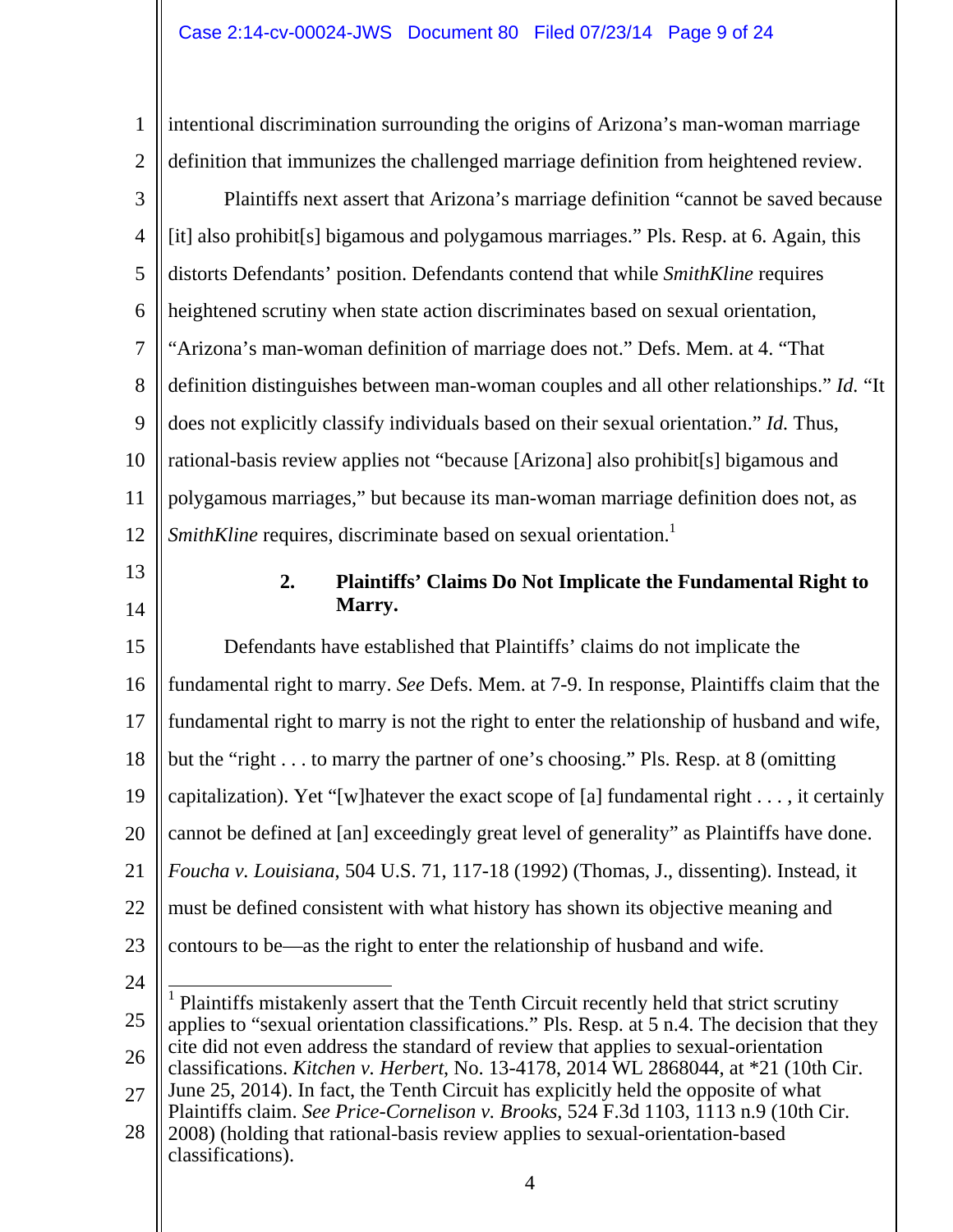1 2 3 4 5 6 7 8  $\mathbf Q$ 10 11 12 13 Plaintiffs apparently misunderstand Defendants' fundamental-right arguments. Contrary to Plaintiffs' claims, *see* Pls. Resp. at 9-10, Defendants do not argue that the fundamental right to marry applies only to couples who procreate. Rather, Defendants argue that the Supreme Court's repeated references to procreation (both implicit and explicit) when discussing the right to marry confirm that the Court understood the right to marry as the right to enter into a gendered relationship (the only type of relationship capable of producing children). *See Loving v. Virginia*, 388 U.S. 1, 12 (1967) (discussing the link between marriage and "our very existence and survival"); *Zablocki v. Redhail*, 434 U.S. 374, 383-84 (1978) (same); *id.* at 384 (discussing "the right to marry, establish a home and bring up children"); *id.* at 386 (discussing the plaintiff's "decision to marry and raise the child in a traditional family setting"); *Turner v. Safley*, 482 U.S. 78, 96 (1987) (discussing the link between marriage and "consummat[ion]" and the link between marriage and the "legitimation of children").

14 15 16 17 18 19 20 21 22 23 24 25 26 27 28 Seeking to validate their refusal to define the right to marry with any specificity, Plaintiffs claim that "the parameters of the Due Process Clause are intentionally illdefined." Pls. Resp. at 8. But the "ill-defined" parameters of the Due Process Clause do not justify Plaintiffs in providing an amorphous description of the right that they assert. On the contrary, it is precisely because the "'guideposts for responsible decisionmaking in this unchartered area are scarce and open-ended'" that the Supreme Court has stressed its "'reluctan[ce] to expand the concept of substantive due process,'" *Dist. Attorney's Office for Third Judicial Dist. v. Osborne*, 557 U.S. 52, 72 (2009) (quoting *Collins v. Harker Heights*, 503 U.S. 115, 125 (1992)), and has emphasized the need to provide a "careful description" of the asserted liberty interest, *Washington v. Glucksberg*, 521 U.S. 702, 720-21 (1997). The careful-description requirement ensures that the interest asserted falls within an established fundamental right. Stated differently, that requirement assists courts in discerning when a plaintiff seeks to cloak a novel right in the garb of an established one. Yet Plaintiffs do not even try to carefully describe the right that they present here.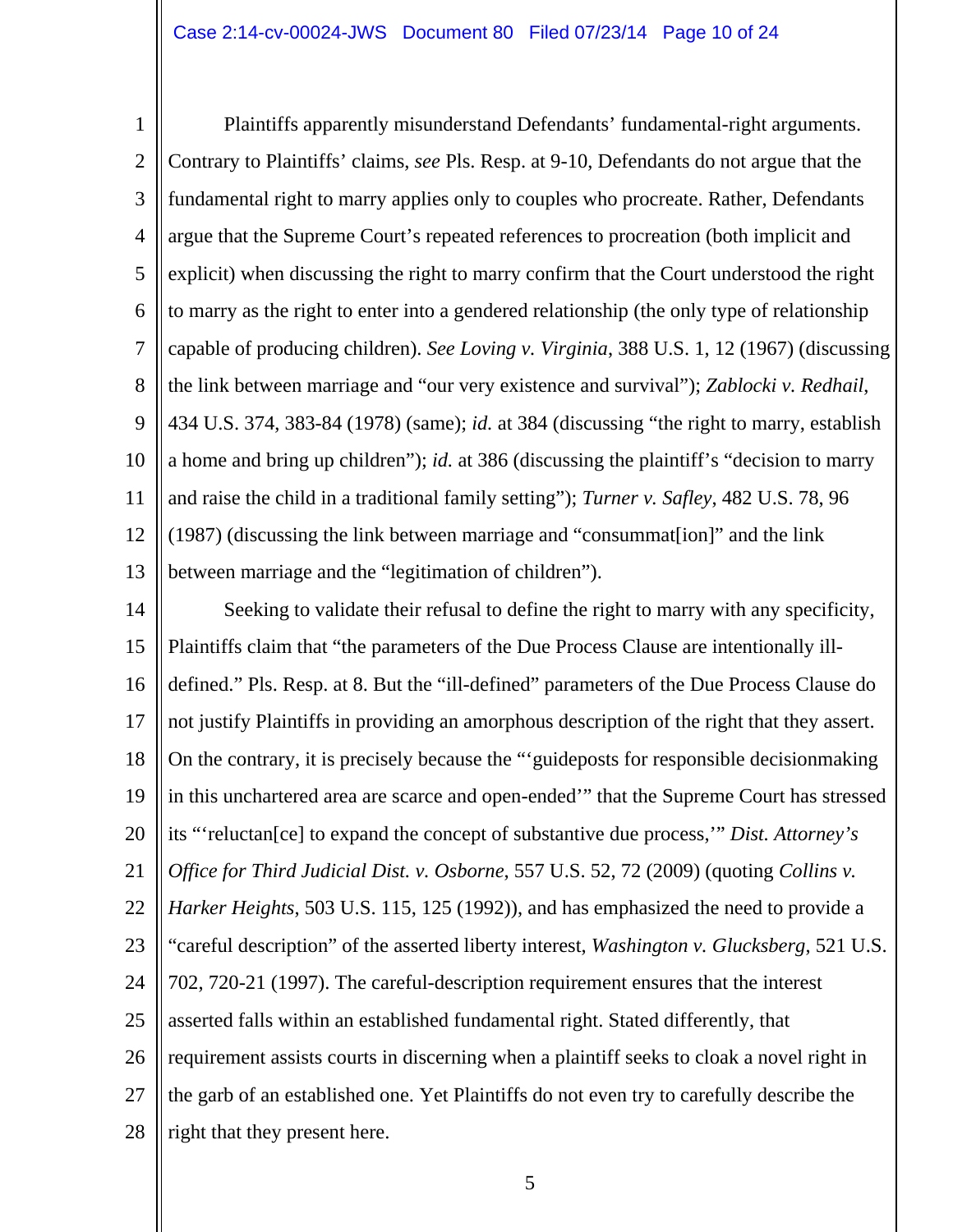1 2 3 4 5 6 7 8  $\mathbf Q$ 10 11 12 Attempting to excuse their refusal to carefully describe the asserted right, Plaintiffs argue that "*Loving* was no<sup>[t]</sup> . . . about the 'right to interracial marriage,'" "*Turner* was [not] about the 'prisoner's right to marry,'" and "*Zablocki* was [not] about the 'dead-beat dad's right to marry.'" Pls. Resp. at 9. But this semantic exercise does not advance their position. The right at issue in *Loving*, *Turner*, and *Zablocki*—no matter how it was described—fell within the established right to marry, for all those cases involved the joining of husband and wife. In other words, a careful description of the right asserted in those cases would not have uncovered a novel right outside the fundamental right to marry. Moreover, it is not surprising that the Supreme Court did not discuss the careful-description requirement in *Loving*, *Turner*, and *Zablocki* because it did not announce that requirement until it decided *Glucksberg*, which was years after it ruled in those right-to-marry cases.

13 14 15 16 Plaintiffs' proffered "right to marry the person of one's choosing," if enshrined in case law, would subject every well-established restriction on marriage—such as consanguinity, numerical, and age restrictions—to strict scrutiny.<sup>2</sup> That outcome, however, conflicts with Supreme Court precedent in at least three ways.

17 18 19 20 21 22 First, in *United States v. Windsor*, 133 S. Ct. 2675, 2691-92 (2013), the Supreme Court affirmed that States have the right to adopt their chosen definition of marriage, identifying "[t]he definition of marriage [as] the foundation of the State's broader authority to regulate the subject of domestic relations." *Id.* at 2691. But all marriage definitions necessarily preclude some couples or groups from marrying. Thus, because Plaintiffs' fundamental-right arguments would subject all definitions of marriage to strict

- 23
- 24

<sup>25</sup> 26 27 28 2 Plaintiffs' discussion of *Turner* illustrates this. *See* Pls. Resp. at 9-10. Plaintiffs claim that their desire to "express[] . . . emotional support," convey "spiritual significance," and access "government benefits" "support[s]" their fundamental-right argument. *Id.* at 10. But the same could be said about relationships between closely related individuals, relationships involving more than two people, and relationships involving minors. Following Plaintiffs' logic, then, individuals in all of those relationships would likewise have a fundamental right to marry the person or persons of their choosing.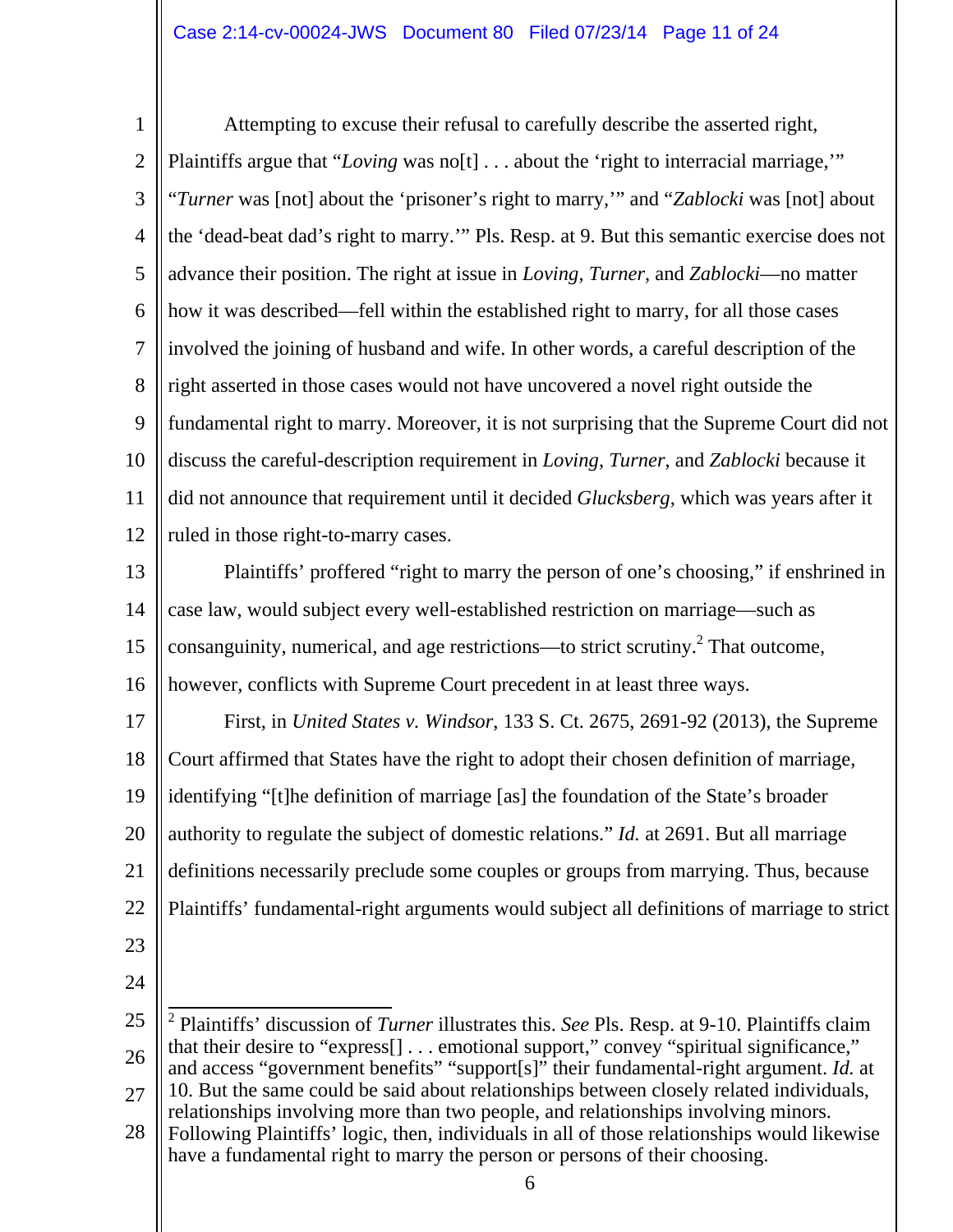1 2 scrutiny, they would render illusory *Windsor*'s affirmation of States' rights to define marriage. Such a result cannot be reconciled with *Windsor*.

3 4 5 6 7 8  $\mathbf Q$ 10 11 12 13 14 15 16 17 18 19 20 21 22 23 24 25 26 27 28 Second, in *Reynolds v. United States*, 98 U.S. 145, 166 (1878), the Supreme Court upheld the constitutionality of laws banning polygamous marriages. *Id.* ("[I]t is within the legitimate scope of the power of every civil government to determine whether polygamy or monogamy shall be the law of social life under its dominion."). Yet Plaintiffs' view of the fundamental right to marry would require that those laws satisfy strict scrutiny. That, of course, would render their constitutionality immediately suspect. Third, in *Zablocki*, the Supreme Court observed that "[b]y reaffirming the fundamental character of the right to marry, [it did] *not* mean to suggest that every state regulation which relates in any way to the . . . prerequisites for marriage must be subjected to rigorous scrutiny." 434 U.S. at 386 (emphasis added). But Plaintiffs' arguments would surely have the impermissible effect of subjecting to strict scrutiny all consanguinity-related, numerical, and age prerequisites for marriage. For these reasons, Plaintiffs' claims do not implicate the fundamental right to marry, and rational-basis review applies. **B. The Man-Woman Marriage Definition Satisfies Constitutional Review.**  Defendants have demonstrated that Arizona's man-woman marriage definition satisfies both rational-basis review and heightened scrutiny because it is substantially related to three compelling government interests. *See* Defs. Mem. at 9-21. Plaintiffs' counterarguments have failed to undermine Defendants' position. **1. Plaintiffs' Attempts to Defame the Purposes for Arizona's Man-Woman Marriage Definition Are Unavailing.**  Plaintiffs baselessly assert that the challenged marriage laws were motivated by "fear," "prejudice," and "disapproval," Pls. Resp. at 6, and that such alleged motivations automatically invalidate the State's man-woman marriage definition, *id.* Aside from the absence of support for this audacious charge concerning the motives underlying the challenged laws, Plaintiffs' argument suffers from an obvious flaw: Arizona's man-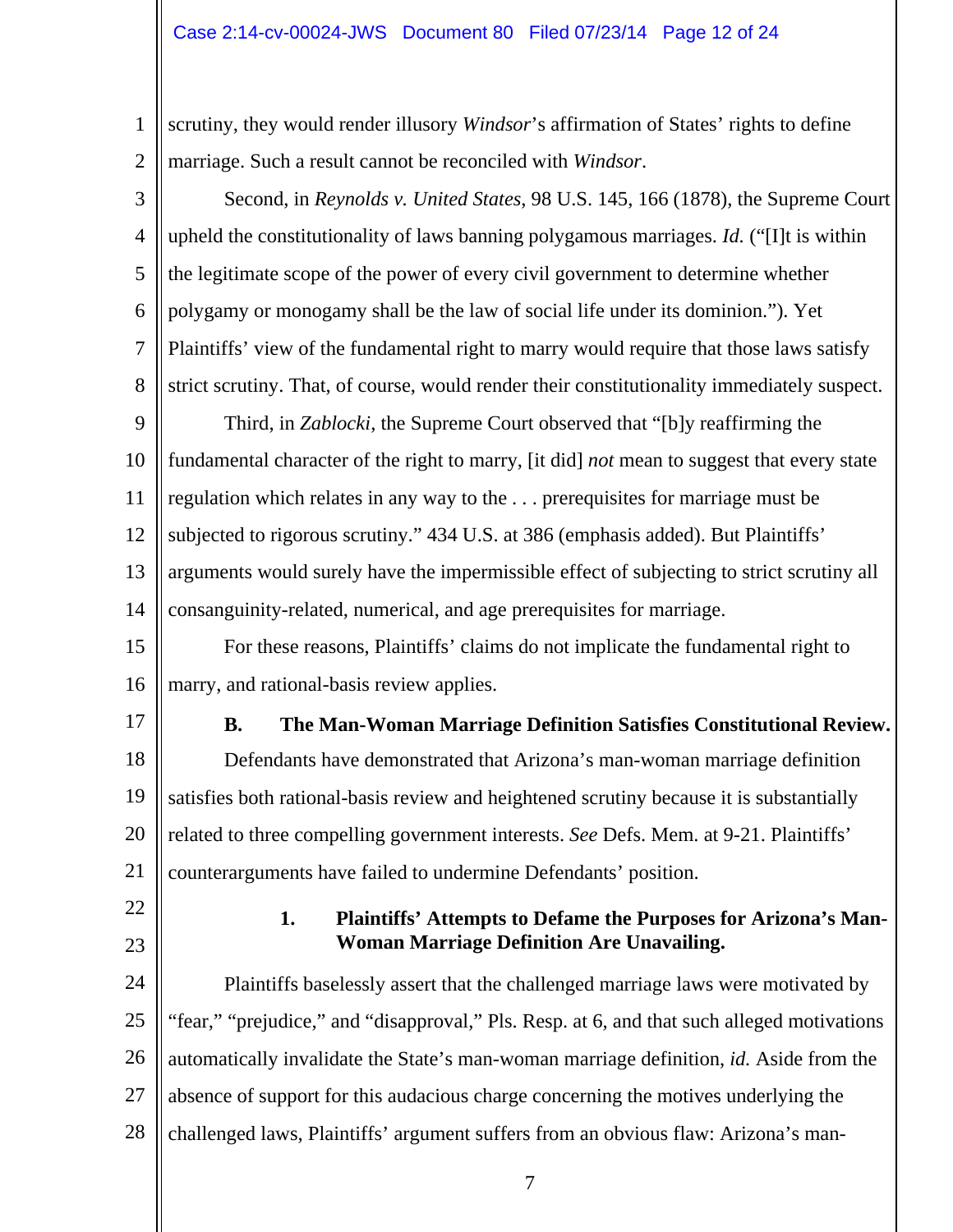1 2 3 4 5 6 7 woman marriage definition existed for nearly a century before the challenged laws were enacted; therefore, even if the State had not approved any of those enactments, marriage in Arizona would nevertheless have been (and continue to be) a man-woman union. *See*  DSOF ¶¶ 5-6. Thus, Plaintiffs' focus on defaming the legislators and voters who enacted laws in 1980, 1996, and 2008 misses the mark. Simply put, the constitutionality of Arizona's man-woman marriage definition cannot be determined by fixating on the motives of the individuals who approved those laws.

8  $\mathbf Q$ 10 11 12 13 14 15 16 17 18 19 20 21 22 Additionally, Plaintiffs' attacks on the legislators' and the electorate's motivations are groundless. Plaintiffs seek to discern improper motives for S.B. 1038's enactment (in 1996) from a handful of statements, most of which were made by a few members of the public (rather than by the legislators who supported the bill). *See* PSOF ¶¶ 35-43; Defs. Controverting Statement of Facts ¶¶ 36-39. Even the one statement that a legislator purportedly made is supported only by an advocacy paper's secondhand account. *See* PSOF ¶ 34; Defs. Controverting Statement of Facts ¶ 34. That, however, provides no basis for impugning the motives of the more than seventy legislators who approved S.B. 1038. *See United States v. O'Brien*, 391 U.S. 367, 384 (1968) ("What motivates one legislator to [speak] about a statute is not necessarily what motivates scores of others to enact it, and the stakes are sufficiently high . . . to eschew guesswork."); *Hertzberg v*. *Dignity Partners, Inc.*, 191 F.3d 1076, 1082 (9th Cir. 1999) (noting that the Ninth Circuit does not "rel[y] on . . . stray comments by individuals" "when considering legislative history"); Fact Sheet for S.B. 1038, Arizona State Senate, at 2 (Pls. Ex. 23) (indicating that more than seventy legislators voted for S.B. 1038).

23 24 25 26 27 28 In discerning the motives for the Marriage Amendment (in 2008), Plaintiffs ignore the stated purposes of those who supported and approved the Amendment. *See* DSOF ¶¶ 28-31. Instead, as Plaintiffs' Response to Defendants' Statement of Facts makes clear, Plaintiffs rely on the views of individuals who opposed and thus voted against the Amendment. *See* Pls. Resp. to DSOF ¶¶ 29-31. Yet what is relevant is not the views of those who opposed the Amendment, but the intent of those who voted for it. *See*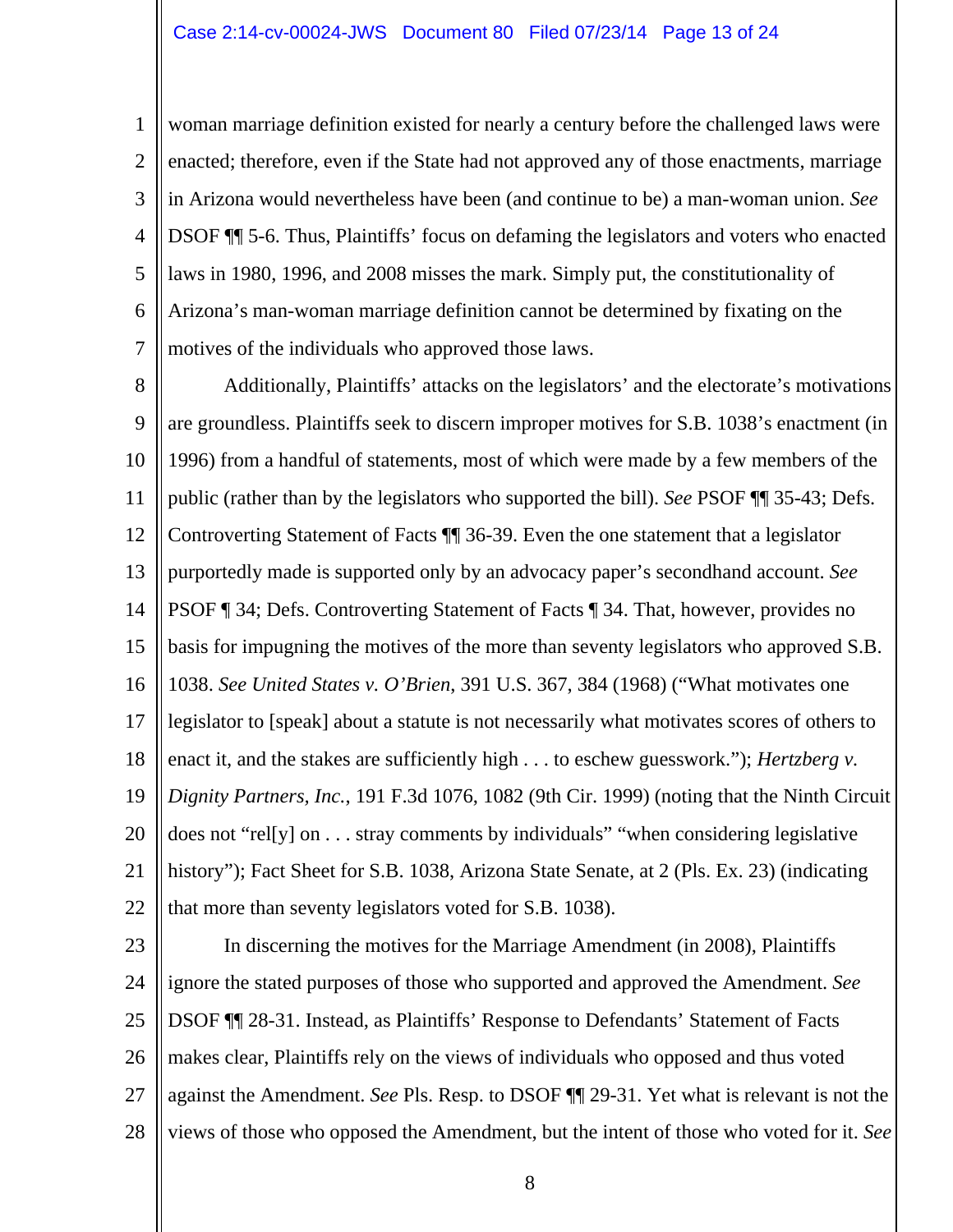1  $\mathcal{D}_{\mathcal{L}}$ 3 4 5 6 7 8 *Jett v. City of Tucson*, 882 P.2d 426, 430 (Ariz. 1994) ("Our primary purpose is to effectuate the intent of those who framed the provision and, in the case of an amendment, the intent of *the electorate that adopted it*." (emphasis added)). That intent, as the Amendment's supporters articulated it, is to (1) connect children to both their biological mother and their biological father, (2) avoid the adverse consequences likely to accompany the redefinition of marriage, and (3) protect the People's fundamental right to define marriage for their community. *See* DSOF ¶¶ 29-31. The alternative motives that Plaintiffs suggest lack evidentiary support.

- $\mathbf Q$
- 10 11

**2. Arizona's Man-Woman Marriage Definition Substantially Furthers the State's Compelling Interest in Connecting Children to Both Their Biological Mother and Their Biological Father.** 

12 13 14 15 16 Plaintiffs do not deny that the State has a "compelling interest in connecting children to both their biological mother and their biological father." Defs. Mem. at 10 (omitting capitalization). Nor do they dispute that the State has a compelling interest in protecting children's legal and intangible interests in knowing and being raised by both of their biological parents. *Id.* at 12. They have thus conceded these points.

17 18 19 20 21 22 23 24 25 26 Plaintiffs contest only the fit between the State's man-woman marriage definition and its interest in connecting children to both their biological mother and their biological father. *See* Pls. Resp. at 10-11. But their arguments do not undermine the substantial relationship that exists between the end pursued and the means chosen. Only manwoman couples are capable of furthering the State's interest in linking children to both of their biological parents; the vast majority of married man-woman couples produce their own biological children, DSOF ¶ 39; and marriage generally makes those relationships more stable and enduring, DSOF ¶ 40. In contrast, same-sex couples can never provide a child with both her biological mother and her biological father.<sup>3</sup> Therefore, a substantial relationship between the ends pursued and the means chosen exists here—where the

27

<sup>28</sup> <sup>3</sup> When a same-sex couple takes steps to create a child, they must involve at least one person of the opposite sex, and that involved third party will be a biological parent of the created child.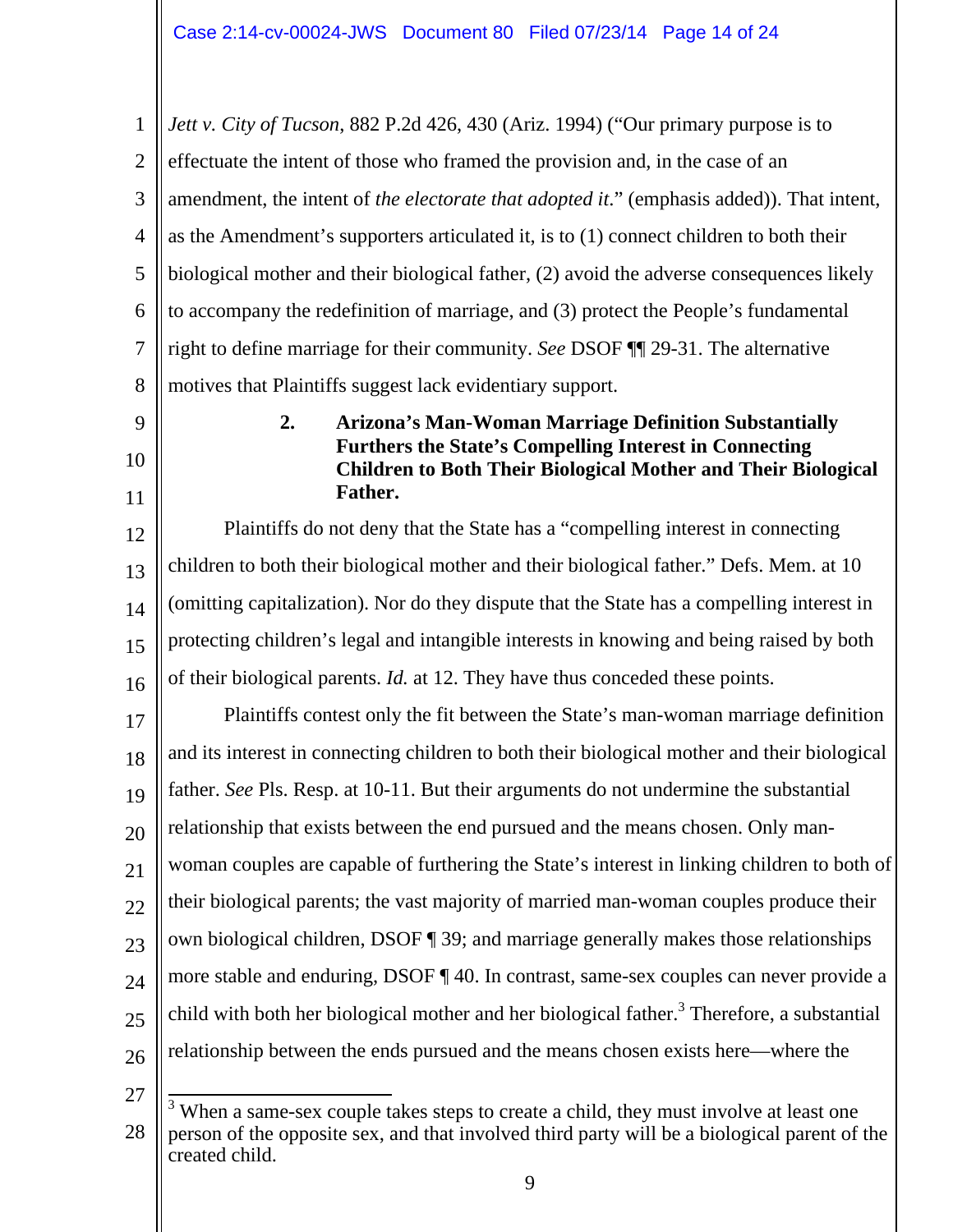1 2 3 State has drawn a line between, on the one hand, a group that is uniquely capable of furthering (and that in the vast majority of instances does in fact further) the State's interest and, on the other hand, groups that categorically do not further that interest.

4 5 6 7 8  $\mathbf Q$ 10 11 12 13 14 15 16 17 18 Attempting to refute this, Plaintiffs argue that Arizona's man-woman marriage definition is underinclusive because it permits marriage between man-woman couples who consider themselves "infertile" or "who simply do not wish to ever procreate." Pls. Resp. at  $11<sup>4</sup>$  But many of those man-woman couples will directly further the State's interest in connecting children to both their biological mother and their biological father. For instance, many man-woman couples who do not plan to have children may experience unintended pregnancies or may simply change their minds. *See Standhardt v. Superior Court*, 77 P.3d 451, 462 (Ariz. Ct. App. 2003); DSOF ¶ 41 ("Unintended pregnancies account for nearly half of total births . . . in the United States"). And some man-woman couples who believe that they are infertile might find out otherwise due to the medical difficulty of determining fertility, or they might remedy their infertility through modern medical advances. *See Standhardt*, 77 P.3d at 462. Thus, including manwoman couples who consider themselves infertile or who do not presently plan to procreate still furthers the State's interest in linking children to both of their biological parents.

19 20 21 22 23 24 25 The close fit between Arizona's man-woman marriage definition and the goal of connecting children to their mother and their father satisfies heightened review. The Supreme Court has recognized that even under heightened scrutiny, the fit need not be perfect: it is *not* necessary that the law "under consideration . . . be capable of achieving its ultimate objective in every instance," *Nguyen v. INS*, 533 U.S. 53, 70 (2001), so long as "in the aggregate" it advances the underlying objective. *Metro Broad., Inc. v. FCC*, 497 U.S. 547, 579, 582-83 (1990); *see also Michael M. v. Superior Court*, 450 U.S. 464,

26

<sup>27</sup> 28 <sup>4</sup> This argument is foundationally flawed because it assumes that the State can inquire into a couple's procreative intentions or mandate premarital fertility testing, but the State cannot take any of those steps without impinging upon constitutionally protected privacy rights.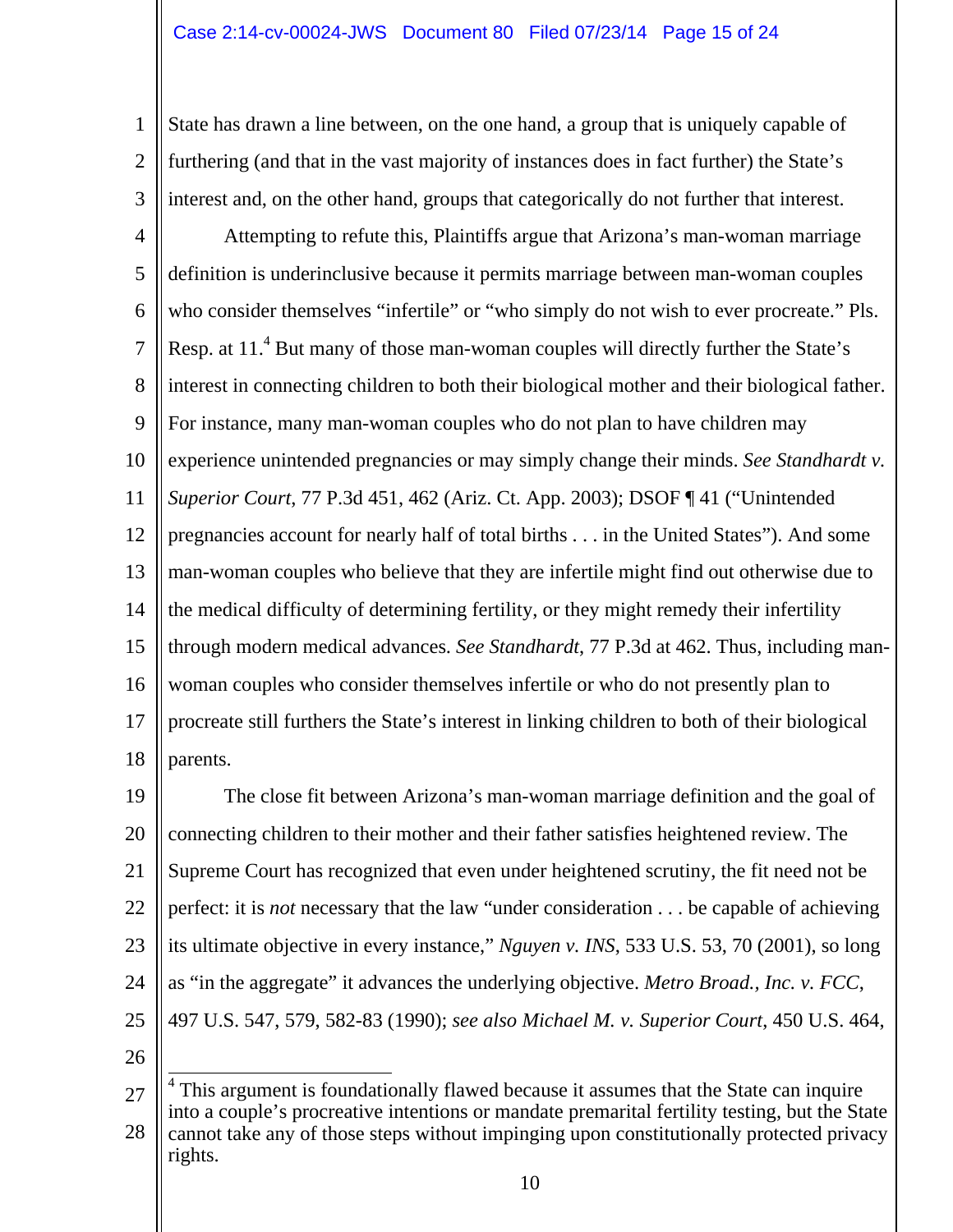1 2 3 4 5 6 475 (1981) (plurality opinion) (rejecting as "ludicrous" the argument that a law criminalizing statutory rape for the purposes of preventing teenage pregnancies was "impermissibly overbroad because it makes unlawful sexual intercourse with prepubescent females, who are, by definition, incapable of becoming pregnant"). As explained above, the man-woman definition of marriage advances the State's interest in the vast majority of cases, and that easily satisfies heightened review.

7 8  $\overline{Q}$ 10 11 12 13 14 Moreover, the State cannot redefine marriage as Plaintiffs demand without communicating messages about marriage that are directly at odds with the interests that the State is trying to advance. *See* Defs. Mem. at 16-19. In particular, redefining marriage to include any two people sends the message that there is nothing inherently valuable about a child being raised by her biological mother and biological father. *See id.* at 17. Conveying this message, however, undermines a primary goal that the State seeks to accomplish through its marriage laws. This confirms that the State's chosen definition of marriage is narrowly tailored to its interest in promoting biological homes.<sup>5</sup>

15 16 17 18 19 20 21 22 Finally, Plaintiffs argue that "society's 'child-centered' interests . . . compel allowing same-sex couples to marry so that their children . . . receive [its] benefit[s]." Pls. Resp. at 11. This argument commits an error that the Supreme Court has expressly denounced: "it states too broadly the [government's asserted] objective." *Johnson*, 415 U.S. at 377. The State's asserted interest is not in generically advancing child-centered interests, but in connecting children to both their biological mother and their biological father. *See* Defs. Mem. at 10. It is undeniable that same-sex couples, as a class, do not

<sup>23</sup> 24 25 26 27 28 <sup>5</sup> Defendants need not show that eliminating the biologically based distinction between man-woman couples and same-sex couples at issue in this case would harm the State's interest in connecting children to both of their biological parents. This is true even under heightened scrutiny. For example, in *Nguyen* and *Michael M.*, both of which are cited above, the Supreme Court upheld biologically based classifications under heightened scrutiny without requiring the government to show that harm to its interest would result from adopting the legal change sought in those cases. Likewise, here, Defendants need not show harm to the State's interest in connecting children to their biological mother and biological father. Nevertheless, Defendants have shown that the State could logically project that redefining marriage would hinder its ability to further that interest.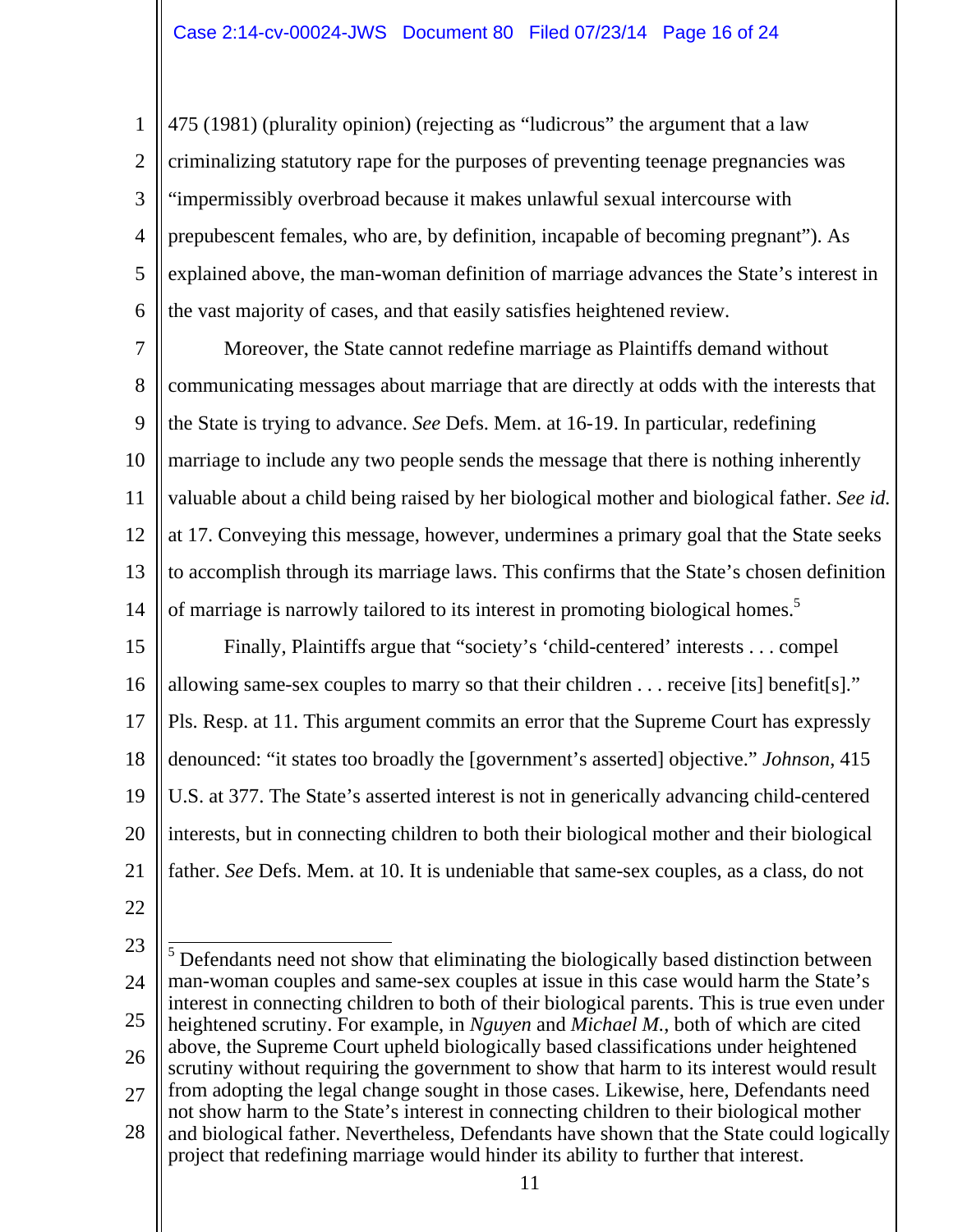1 2 advance that interest. The Fourteenth Amendment thus does not compel the State to include them in marriage.

3

4

## **3. Arizona's Man-Woman Marriage Definition Avoids the Long-Term Adverse Consequences that the State Could Logically Project Would Accompany the Redefinition of Marriage.**

5 6 7 8 9 10 11 12 13 14 Defendants have shown that the State may logically project that redefining marriage poses a significant risk of bringing about adverse social consequences over time. Defs. Mem at 15-19. Plaintiffs do not deny that "[e]ven under heightened scrutiny, 'courts must accord substantial deference to the [State's] predictive judgments.'" Defs. Mem. at 15 (quoting *Turner Broad. Sys., Inc. v. FCC*, 520 U.S. 180, 195 (1997)). Neither have Plaintiffs contested the fact that "legally redefining marriage as a genderless institution will have real-world consequences." *Id.* Nor do Plaintiffs dispute that the State has a compelling interest in promoting marriage among man-woman couples who have or raise children, encouraging fathers to raise their children jointly with their children's mothers, and avoiding marital instability. *See id.* at 16-19.

15 16 17 18 19 20 21 22 23 24 Instead, Plaintiffs baldly assert—without any explanation—that "none" of the projected adverse results that Defendants have identified "have any logical connection to same-sex marriage." Pls. Resp. at 7. Although Plaintiffs cite some district-court decisions, those decisions did not follow the Supreme Court's recent example of "assum[ing]" the voters' reasonable concerns about "potential" "adverse results." *Schuette v. BAMN*, 134 S. Ct. 1623, 1638 (2014). The unrefuted logic of Defendants' arguments, combined with the evidence that Defendants have produced, affirms the State's concerns regarding the projected effects of redefining marriage. *See* Defs Mem. at 15-19; DSOF ¶¶ 44-53. Plaintiffs' bald assertion, unaccompanied by analysis, does not even begin to undermine the real concerns that Defendants have identified.

- 25
- 26

### **4. The Challenged Marriage Laws Protect the People's Right to Define Marriage for Their Community.**

27 28 Defendants have shown that the challenged marriage laws substantially further the State's compelling interest in protecting the electorate's right to define marriage. *See*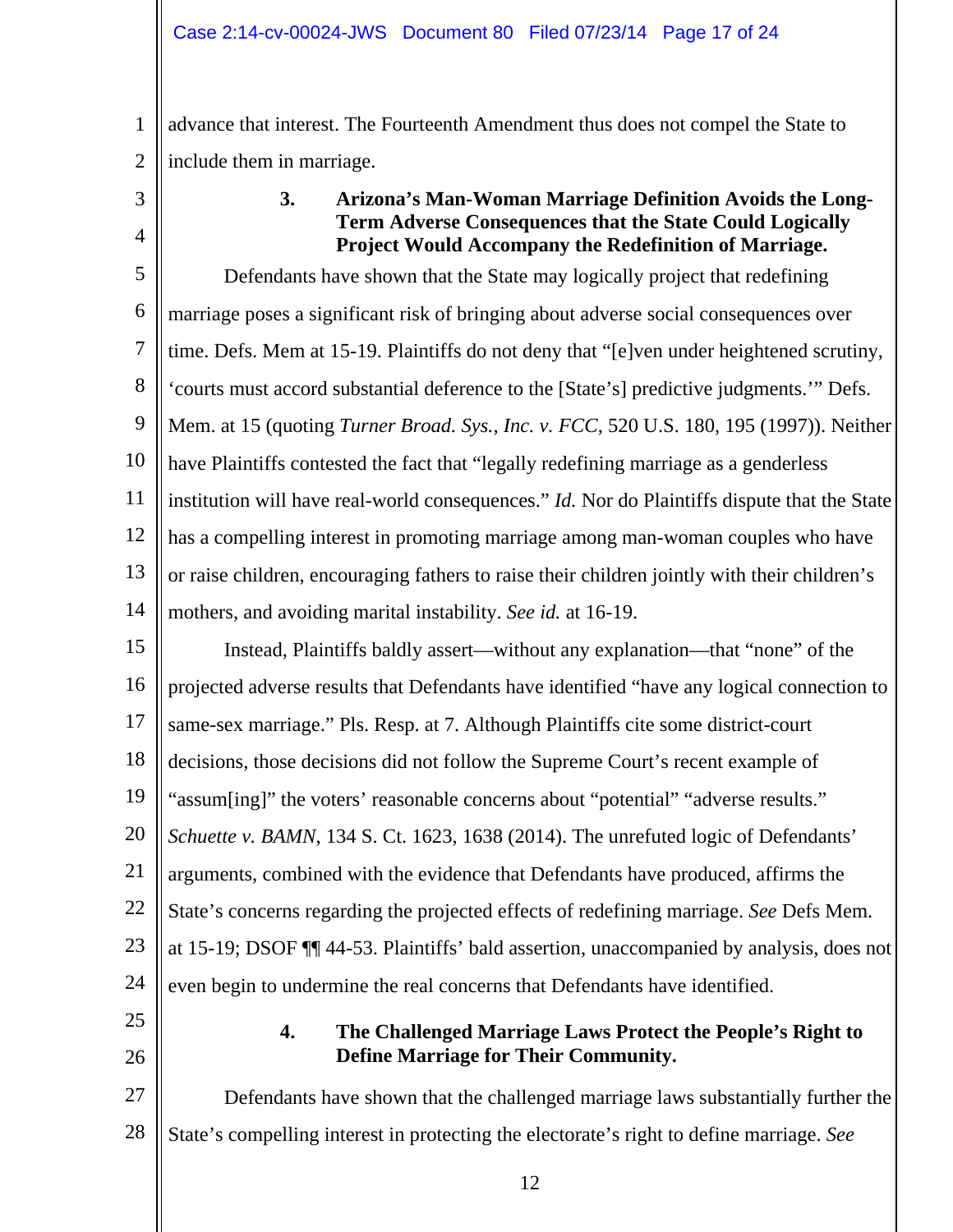1 2 3 4 5 6 7 8  $\mathbf Q$ 10 11 12 13 14 15 16 17 18 19 20 21 22 23 24 25 26 Defs. Mem. at 19-21. Plaintiffs, in response, try to sweep away *Windsor*'s affirmation of States' rights to define marriage by emphasizing that "any regulation [of marriage] must . . . respect fundamental rights." Pls. Resp. at 12 (citing *Windsor*, 133 S. Ct. at 2691-92). They similarly dismiss *Schuette* because that case does not "permit voters to deny fundamental rights." Pls. Resp. at 13. This focus on fundamental rights is beside the point, for Defendants have already established that Plaintiffs' claims do not implicate the fundamental right to marry. *See* Defs. Mem. at 7-9; *supra* at 4-7. In their prior briefing, Defendants have emphasized that "the State's interest in protecting the People's collective right to democratically decide this vital social question [concerning the definition of marriage] . . . amply sustains the challenged laws" "[b]ecause Plaintiffs' claims do not implicate their [fundamental] right[]" to marry. Defs. Mem. at 19-20. Plaintiffs also suggest that *Windsor* establishes the merits of their claims because the Court there "explicitly held that DOMA deprived same sex couples of Due Process." Pls. Resp. at 12. This ignores the fact that *Windsor* expressly confined its "holding" and "opinion" to the federal government's decision not to recognize "same-sex marriages made lawful by the State." 133 S. Ct. at 2695-96; *see also id.* at 2696 (Roberts, C.J., dissenting) ("The Court does not have before it, and the logic of its opinion does not decide, the distinct question whether the States . . . may continue to utilize the traditional definition of marriage."). *Windsor* also emphasized that "[t]he State's power in defining the marital relation [wa]s of *central relevance* in th[at] case." *Id.* at 2692 (emphasis added). There, the federal government interfered with that power. Here, Arizonans properly exercised it. *Windsor* thus does not condemn Arizona's marriage laws.<sup>6</sup> Plaintiffs argue that *Schuette* involved "a state's policy choice to repeal an *optional* remedial measure." Pls. Resp. at 11-12. But the plaintiffs in *Schuette* argued 6 Plaintiffs additionally assert that in his *Windsor* dissent, Justice Scalia "lament[ed] that *Windsor* compelled lower courts to strike down state marriage . . . laws." Pls. Resp. at

27 28 12. On the contrary, Justice Scalia stated that "when the issue . . . is state denial of marital status to same-sex couples," "[s]tate and lower federal courts should take the Court at its word and *distinguish away*" the *Windsor* ruling. *Windsor*, 133 S. Ct. at 2709 (Scalia, J. dissenting) (emphasis added).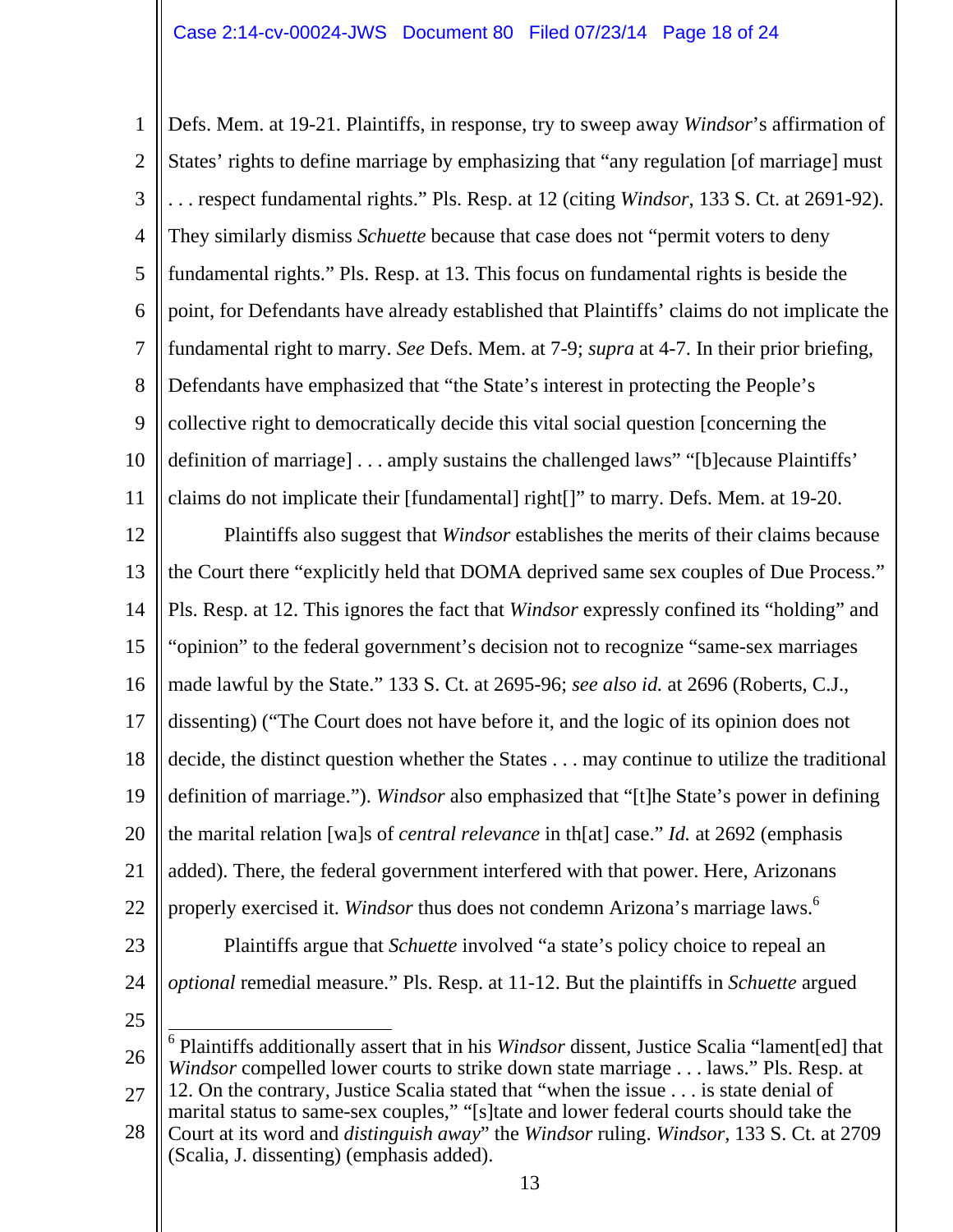1 2 3 4 5 6 7 8  $\mathbf Q$ 10 11 12 13 14 15 16 17 18 19 20 21 22 23 24 25 26 27 28 that the remedial measures at issue (affirmative-action programs) were effectively mandatory because the voters could not repeal them. By rejecting the plaintiffs' arguments, the Supreme Court's *Schuette* decision established that those remedial measures were optional—well within the vast public-policy domain open to reasonable democratic discourse and legislation. For Plaintiffs to argue that *Schuette* involved the repeal of an *optional* law is simply to describe the effect of the Supreme Court's decision. In the same way, Plaintiffs here seek to judicially override Arizonans' reasoned decision not to take the *optional* step of redefining marriage to include relationships other than man-woman couples. Plaintiffs also rely on the fact that the *Schuette* Court left "undisturbed the settled rule that state policies based on suspect classifications involving *race* trigger heightened scrutiny." Pls. Resp. at 13 (emphasis added); *see also id.* (discussing "injury . . . inflicted on racial minorities"). This case, however, does not involve race, so *Schuette*'s unremarkable race-based observation does not advance Plaintiffs' legal position. **III. Plaintiffs Lack Standing to Raise Their Claim that Arizona Must Recognize the Marriage Licenses that Other States Have Issued to Them.**  Defendants have demonstrated that Plaintiffs who obtained marriage licenses from other States lack standing to raise their marriage-recognition claim. *See* Defs. Mem. at 21. This is fatal to Plaintiffs' ability to present their recognition claim because litigants must "demonstrate standing for *each claim* [they] seek[] to press." *DaimlerChrysler Corp. v. Cuno*, 547 U.S. 332, 352 (2006) (emphasis added).<sup>7</sup> Defendants have established that for purposes of Plaintiffs' recognition claim, they cannot satisfy the causation or redressability requirements of standing because they have not sued a public official who recognizes out-of-state marriages. *See* Def. Mem. at <sup>7</sup> Plaintiffs misunderstand the claim-specific nature of Defendants' standing argument. *See* Pls. Resp. at 14-16. Defendants argue that Plaintiffs who have obtained marriage licenses from other States lack standing to raise their recognition claim. Defendants do not claim that Plaintiffs—whether those who obtained a marriage license from another State or those who seek a marriage license in Arizona—lack standing to challenge their inability, as same-sex couples, to receive marriage licenses from Defendants.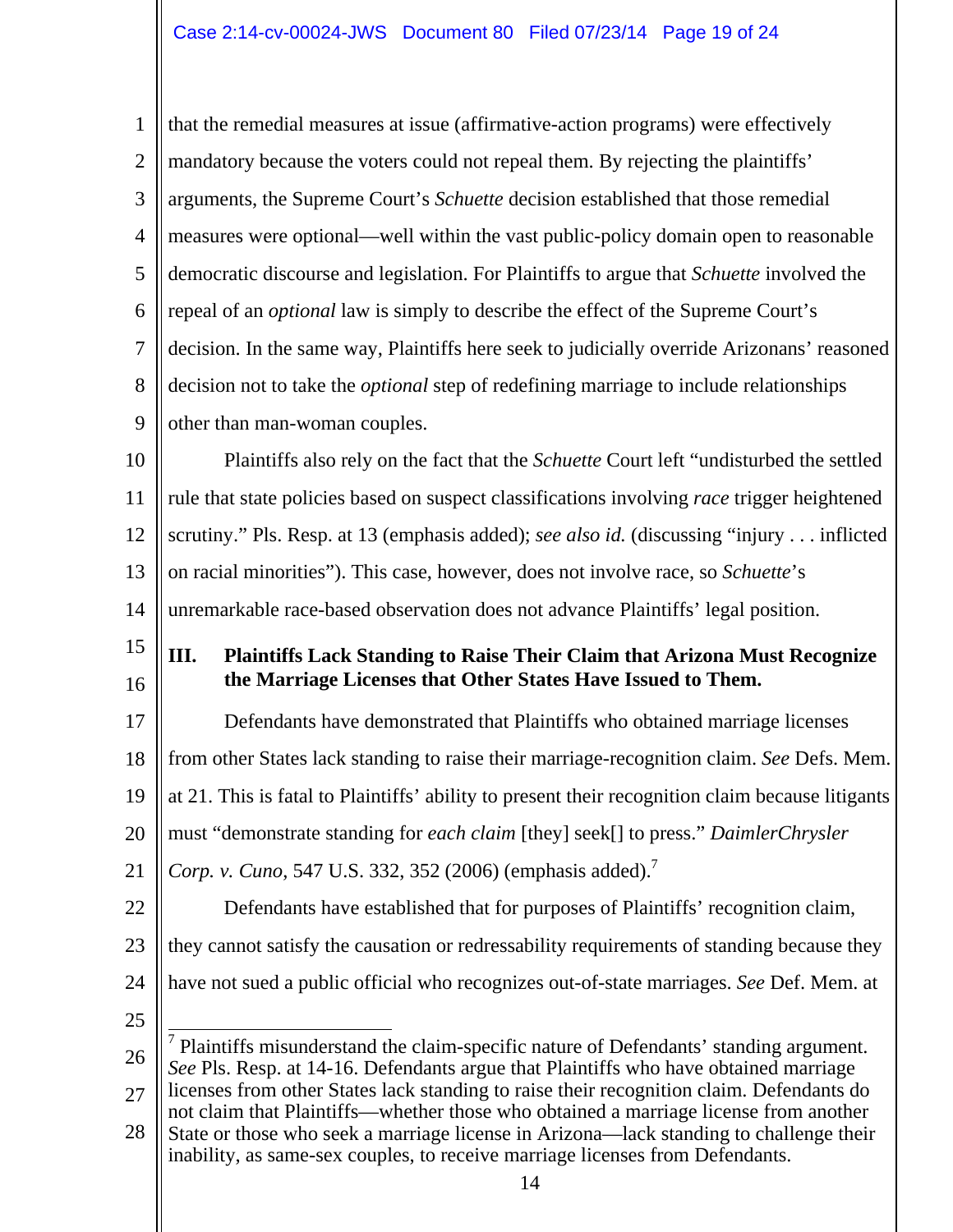1 2 3 4 5 6 7 8 21.<sup>8</sup> Plaintiffs first seek to remedy their error by asserting a new injury—the inability to convert a noncovenant marriage into a covenant marriage. *See* Pls. Resp. at 14-15. But they did not allege this injury in their Amended Complaint or otherwise challenge Arizona's covenant-marriage laws. Hence, that purported injury is not before the Court, and Plaintiffs cannot use it to remedy their standing deficiencies. *See Bishop v. Smith*, Nos. 14-5003 & 14-5006, at 39-40 (10th Cir. Jul. 18, 2014) (concluding that the plaintiffs could not remedy their inability to satisfy the redressability prong of standing by "rely[ing] upon a different injury" not alleged in their pleadings).

 $\mathbf Q$ 10 11 12 13 Plaintiffs also claim that "the required 'causal connection'" exists "because their injuries are 'directly related' to the [challenged] [m]arriage . . . [l]aws." Pls. Resp. at 15. But the causal connection must run "between the [asserted] injury and . . . the challenged action *of the defendant[s]*." *Lujan v. Defenders of Wildlife*, 504 U.S. 555, 560-61 (1992) (emphasis added). This argument thus misses the mark.

14 15 16 17 18 19 In attempting to refute Defendants' reliance on *Bronson v. Swensen*, 500 F.3d 1099, 1110 (10th Cir. 2007), Plaintiffs fail to see the import of that decision. Defendants cite *Bronson*'s discussion of the causation requirement of standing. *See* Defs. Mem. at 21. Plaintiffs, however, seek to distinguish *Bronson*'s injury-in-fact analysis, *see* Pls. Resp. at 14 n.6, which Defendants do not rely on and which is not at issue here. Hence, Plaintiffs have not meaningfully distinguished *Bronson*.

20 21 22 23 24 25 26 27 Plaintiffs additionally argue that they "have standing by necessity because . . . there is no state official charged with 'recognizing' Plaintiffs' marriages." Pls. Resp. at 15. This argument fails for at least two reasons. First, just as "[t]he assumption that if [plaintiffs] have no standing to sue, no one would have standing, is not a reason to find standing," *Valley Forge Christian Coll. v. Ams. United for Separation of Church & State, Inc.*, 454 U.S. 464, 489 (1982) (internal quotation marks omitted), Plaintiffs' assumption that they would not have standing to raise their recognition claims against

<sup>28</sup> 8 Plaintiffs inaccurately assert (*see* Pls. Resp. at 14) that Defendants have challenged only the causation requirement of standing.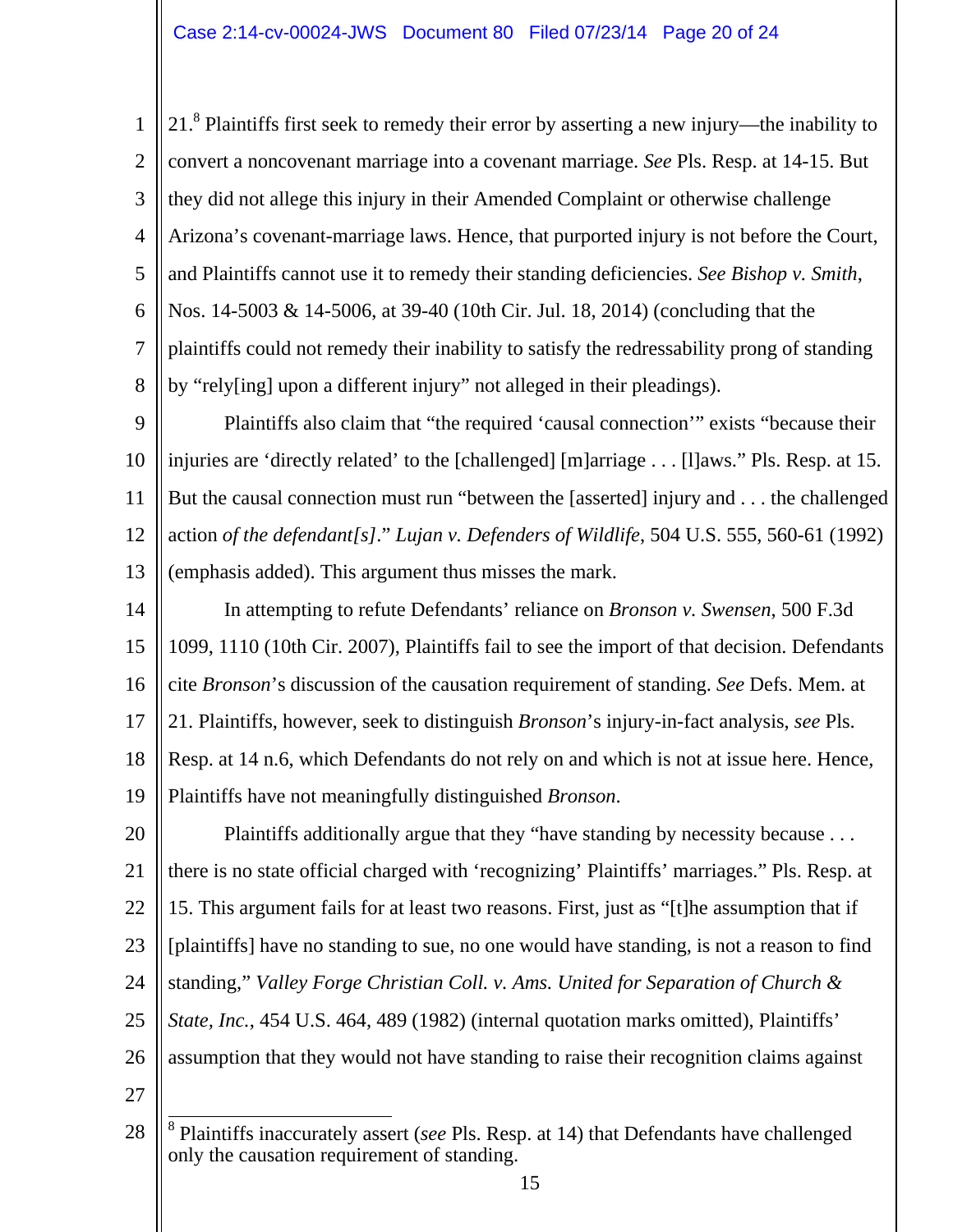1 2 3 4 5 6 7 8  $\mathbf Q$ any other public official is not a reason to find standing. It is inappropriate "to assume that [proper defendants] are nonexistent simply because [Plaintiffs have not named them] in their suit." *Id.* Second, Plaintiffs wrongly assume that there are no public officials who recognize out-of-state marriages. Many state officials (not including the Governor or the Attorney General) recognize marriages—both in State and out of State—when they confer various rights or enforce duties. That Plaintiffs did not name any of them as defendants does not mean that they do not exist. It is Plaintiffs' burden to find and identify them. *See Lujan*, 504 U.S. at 561 (stating that plaintiffs "bear[] the burden of establishing" standing). Yet they have not done so.

10 11

### **IV. If the Court Grants Plaintiffs' Motion and Enjoins the State's Man-Woman Marriage Definition, the Court Should Stay Its Ruling Pending Appeal.**

12 13 14 15 Plaintiffs argue that if the Court rules in their favor, it should decline to stay its ruling. Doing as Plaintiffs suggest would create needless legal uncertainty and confusion pending appellate court (including Supreme Court) review of the important constitutional questions raised in this case.

16 17 18 19 20 21 22 23 24 25 26 27 28 Plaintiffs do not even attempt to distinguish the nearly identical cases where the Supreme Court and the Ninth Circuit required district courts to stay their rulings pending the exhaustion of all appeals. *See Herbert v. Kitchen*, No. 13A687, 134 S. Ct. 893 (U.S. Jan. 6, 2014) (mem.) (ordering that the "[p]ermanent injunction issued by the [district court]" is "stayed pending final disposition of the appeal"); Order, *Latta v. Otter*, No. 14- 35420 (9th Cir. May 20, 2014), *available at* http://cdn.ca9.uscourts.gov/datastore/ general/2014/05/20/14-35420a.pdf (granting the defendants' "motions to stay the district court's . . . order pending appeal"). As Judge Hurwitz wrote when concurring in the Ninth Circuit's decision to stay the Idaho federal district court's injunction in *Latta*, "the Supreme Court, in *Herbert v. Kitchen*, 134 S. Ct. 893 (2014), has virtually instructed courts of appeals to grant stays in the circumstances before us today." *Id.* at 3. In other words, Judge Hurwitz noted, the Supreme Court's stay in *Herbert* "provides a clear message"—"that district court injunctions against the application of laws forbidding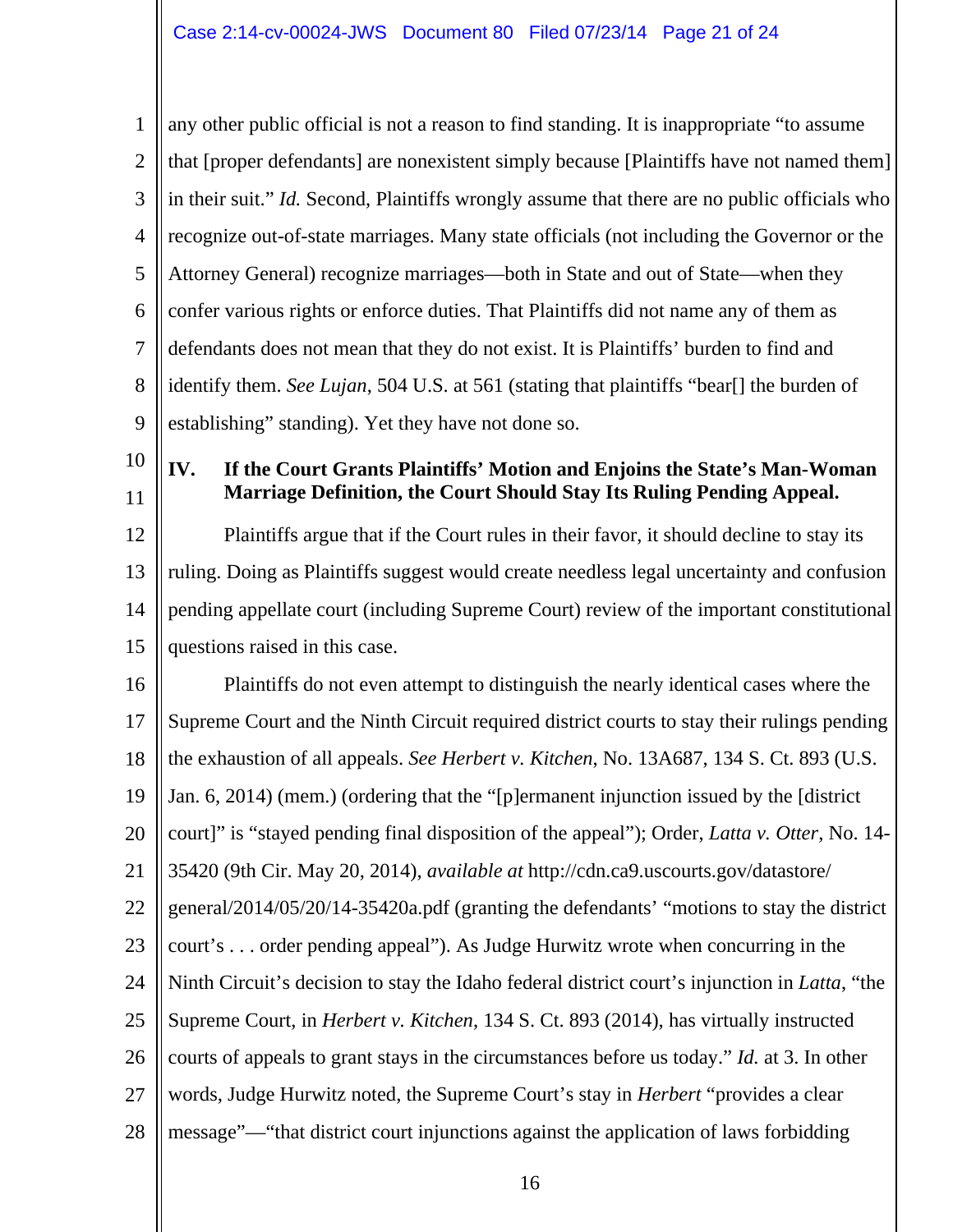1 2 3 same-sex unions should be stayed . . . pending court of appeals review." *Id.* at 5. Binding precedent thus requires a stay of any decision enjoining enforcement of Arizona's manwoman marriage definition.

4 5 6 7 8  $\mathbf Q$ 10 11 12 13 14 15 16 17 18 19 20 21 22 23 24 25 26 27 28 In addition, Defendants satisfy the requirements for a stay. First, the arguments in Defendants' Memorandum of Law and this Reply establish that Defendants are likely to succeed on the merits. Second, while Plaintiffs assert that "Defendants did not explain how allowing some same-sex couples to marry (pending appellate review) would cause any harm," Pls. Resp. at 17, Plaintiffs overlook the fact that as a matter of law in the Ninth Circuit "a state suffers irreparable injury whenever an enactment of its people or their representatives is enjoined." *Coal. for Econ. Equity v. Wilson*, 122 F.3d 718, 719 (9th Cir. 1997). Third, the balance of equities and public interest weigh in favor of a stay. If Defendants begin issuing marriage licenses in violation of state law before the Supreme Court ultimately settles whether States may maintain man-woman marriage, the State, same-sex couples, and many third parties (such as businesses and employers) will experience unnecessary confusion, uncertainty, and conflict. *See* Defs. Mem. at 23. The harm to the State includes not only the inability to enforce its marriage laws, but also the burden of revising (and re-revising) forms, policies, and rules. The harm to same-sex couples and other third parties includes possessing Arizona marriage licenses of doubtful legal validity and making important decisions in reliance on legal unions whose legitimacy is questionable. Additionally, the modest delay in Plaintiffs' obtaining the marriage licenses that they seek—an inconvenience that does not constitute a cognizable injury unless Plaintiffs eventually prevail on the merits of their claims—does not come close to offsetting the *immediate* and *certain* irreparable injury that the State would experience upon the enjoining of its laws. *Coal. for Econ. Equity*, 122 F.3d at 719; *see also Rostker v. Goldberg*, 448 U.S. 1306, 1310 (1980) (reasoning that the inconvenience of forcing the plaintiffs to register for the draft while their constitutional challenge was finally resolved did not "outweigh<sup>[]</sup> the gravity of the harm" to the government "should" the stay requested be refused"). The balance of the harms and the public interest thus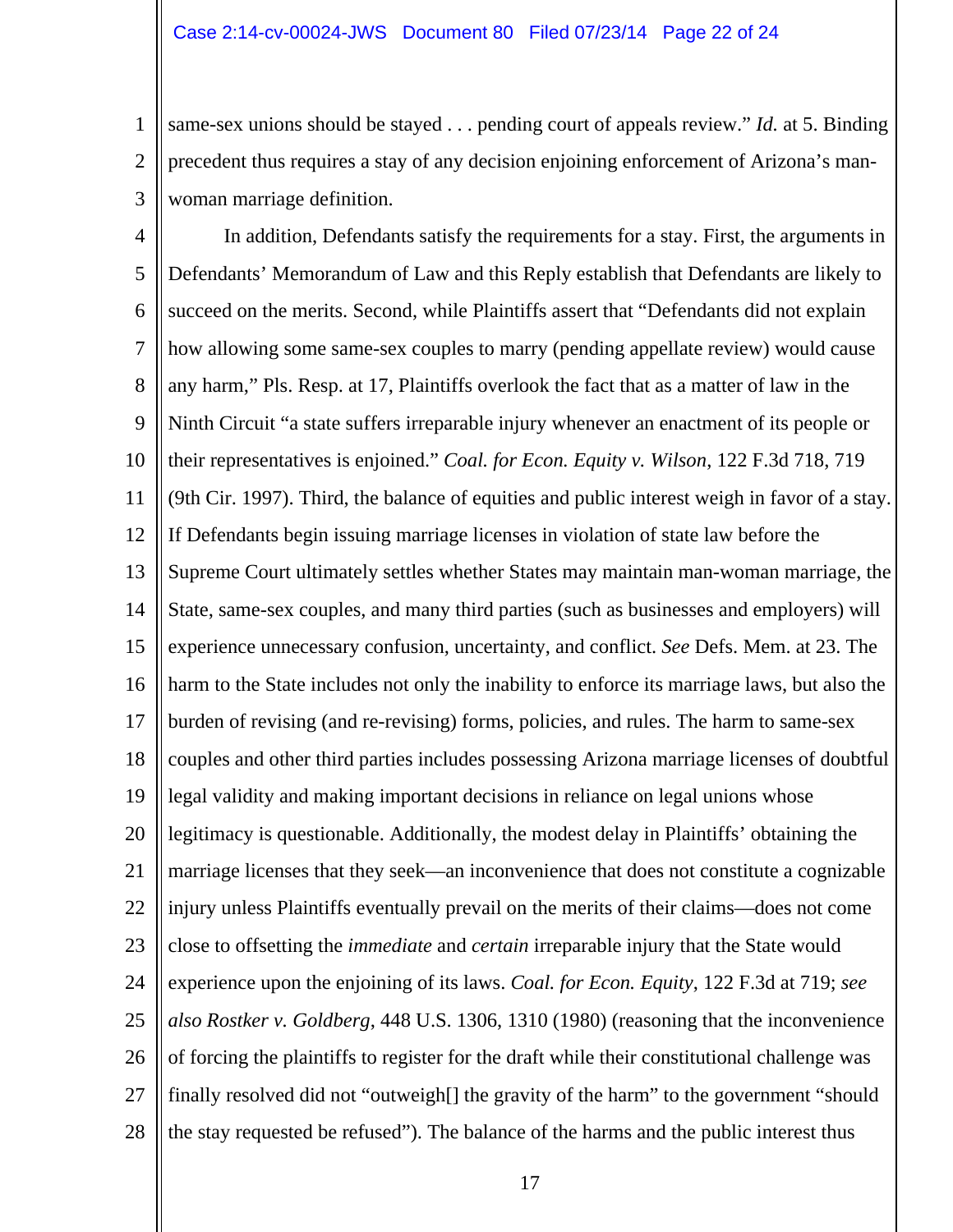1 2 3 4 5 6 7 8 9 10 11 12 13 14 15 16 17 18 19 20 21 22 23 24 25 26 27 28 dictate that the Court should stay any ruling in Plaintiffs' favor pending the exhaustion of all appeals. **Conclusion**  For the foregoing reasons, Defendants request that the Court grant summary judgment in their favor and dismiss all claims in Plaintiffs' Amended Complaint. Alternatively, if the Court grants summary judgment in Plaintiffs' favor, Defendants request that the Court stay its judgment pending appeal. Dated: July 21, 2014 s/ *Byron J. Babione* Byron J. Babione James A. Campbell Kenneth J. Connelly J. Caleb Dalton Special Assistant Attorneys General Thomas C. Horne Attorney General Robert L. Ellman Solicitor General Kathleen P. Sweeney Todd M. Allison Assistant Attorneys General *Attorneys for Defendants*